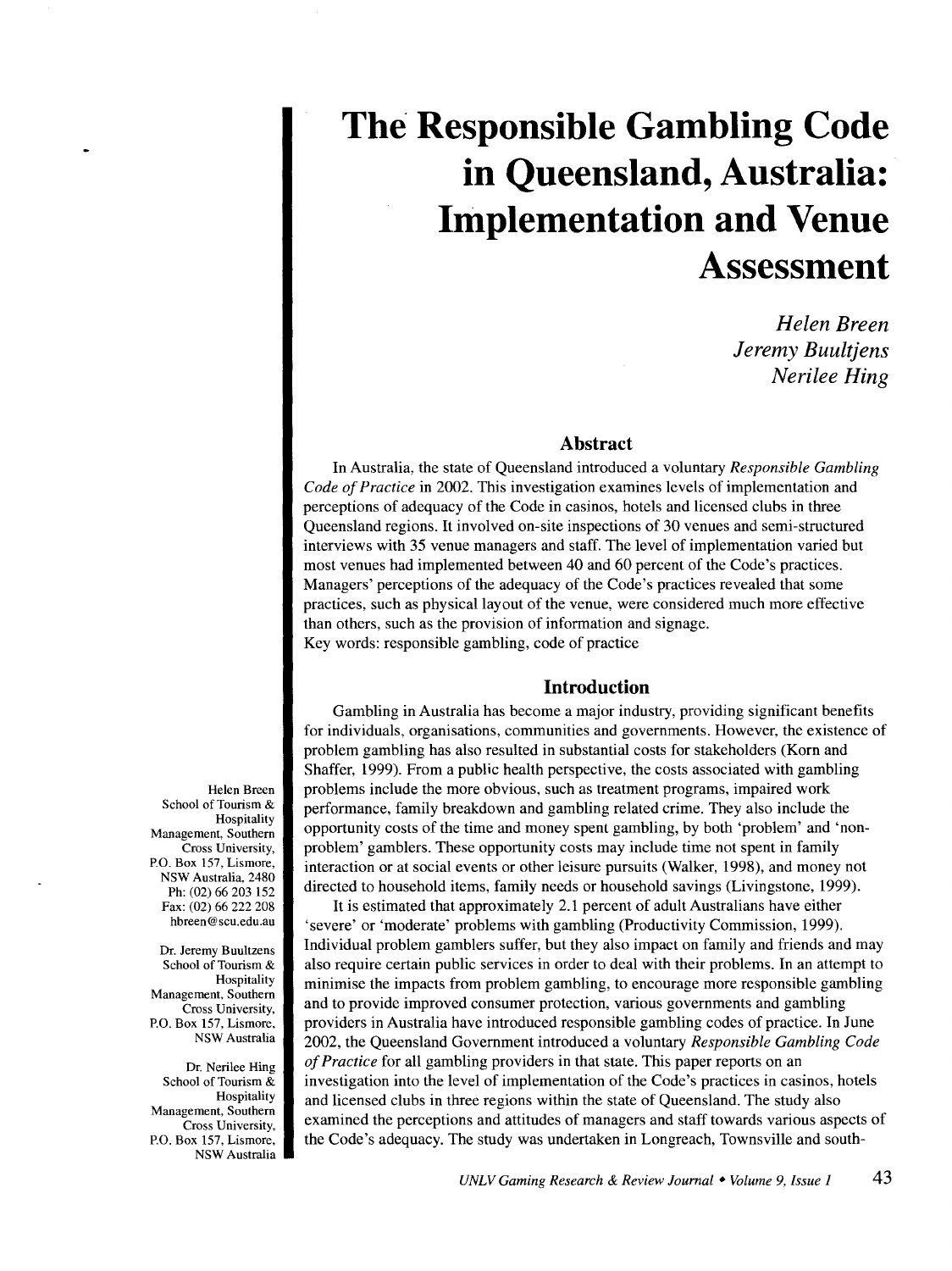east Queensland and involved on-site inspections of 30 venues and qualitative data gathered from semi-structured interviews with 35 managers and staff from these venues.

#### **Problem Gambling**

Despite the existence of problem gambling, there have been on-going difficulties with finding a widely accepted definition. Differences in definition are important because they impact on solutions provided to overcome the problem. The Productivity Commission (1999) included a range of definitions of problem gambling that variously emphasised either symptoms (e.g., loss of control, chasing debts) or effects (e.g., disruption and damage to personal, family or work life). One widely accepted definition is that adopted by the Victorian Casino and Gaming Authority (VCGA) which states that problem gambling occurs 'where a person's gambling activity gives rise to harm to the individual player, and/or to his or her family, and may extend into the community' (Australian Institute for Gambling Research [AIGR], 1997).

As might be expected where definitional issues remain, there are differing estimates of the extent of gambling problems within the community. The most widely used estimates for Australia are those derived by the Productivity Commission (1999). The Commission estimated that approximately 1 percent of the adult Australian population (around 130,000 people) had 'severe problems' with gambling, while an additional 1.1 percent (160,000) had 'moderate problems', making a pool of approximately 290,000 'problem gamblers' (Productivity Commission, 1999).

The Commission (1999) further found that, for each person experiencing problem gambling, at least five others in the community (family, friends and work colleagues) were likely to be affected, making the number of people affected by problem gambling at least 1,450,000 nationally. Problem gamblers comprised 15 percent of regular, nonlottery gamblers but accounted for approximately 30 percent of gambling industry revenue, losing on average around \$12,000 per head, per year (Productivity Commission, 1999). The Productivity Commission ( 1999) applied the Australian interpretation of the SOGS screening instrument (South Oaks Gambling Screen) and acknowledged that the resulting figures probably underestimate the extent of the problem.

#### **Responsible Gambling**

Despite being widely used, the terms 'responsible gambling' and 'responsible provision of gambling' are also poorly defined. Dickerson (1998) noted that they are generally used to refer to a collection of operator practices that aim to reduce harm. Such practices include those identified by the Productivity Commission (1999), including information about the price and nature of gambling products, information about the risks of problem gambling, controls on advertising, controls on the availability of ATMs and credit, and self-exclusion options. The introduction of such practices in responsible gambling programs in Australia recognises that. as gambling is a legalised activity, with known risks, a duty of care accrues to legislators and providers to minimise harm to the public (Michaleas, 2000). Moreover, most experts in Australia have now rejected medical and addiction interpretations of problem gambling to redefine it as a social and public health issue. This has shifted responsibility for addressing problem gambling from individual gamblers, to also include gambling providers and regulators to enact structural changes for improved harm minimisation in gambling.

Harm minimisation aims to reduce the risk and severity of adverse consequences associated with using a product, without necessarily reducing that use *per se* (Plant, Single and Stockwell, 1997, p. 3-4). The aim is not to achieve some ideal usage level, but to implement preventative measures that reduce the chances of adverse outcomes (Plant, et al. 1997, p. 7). Further, *The National Drug Strategy* in Australia popularised a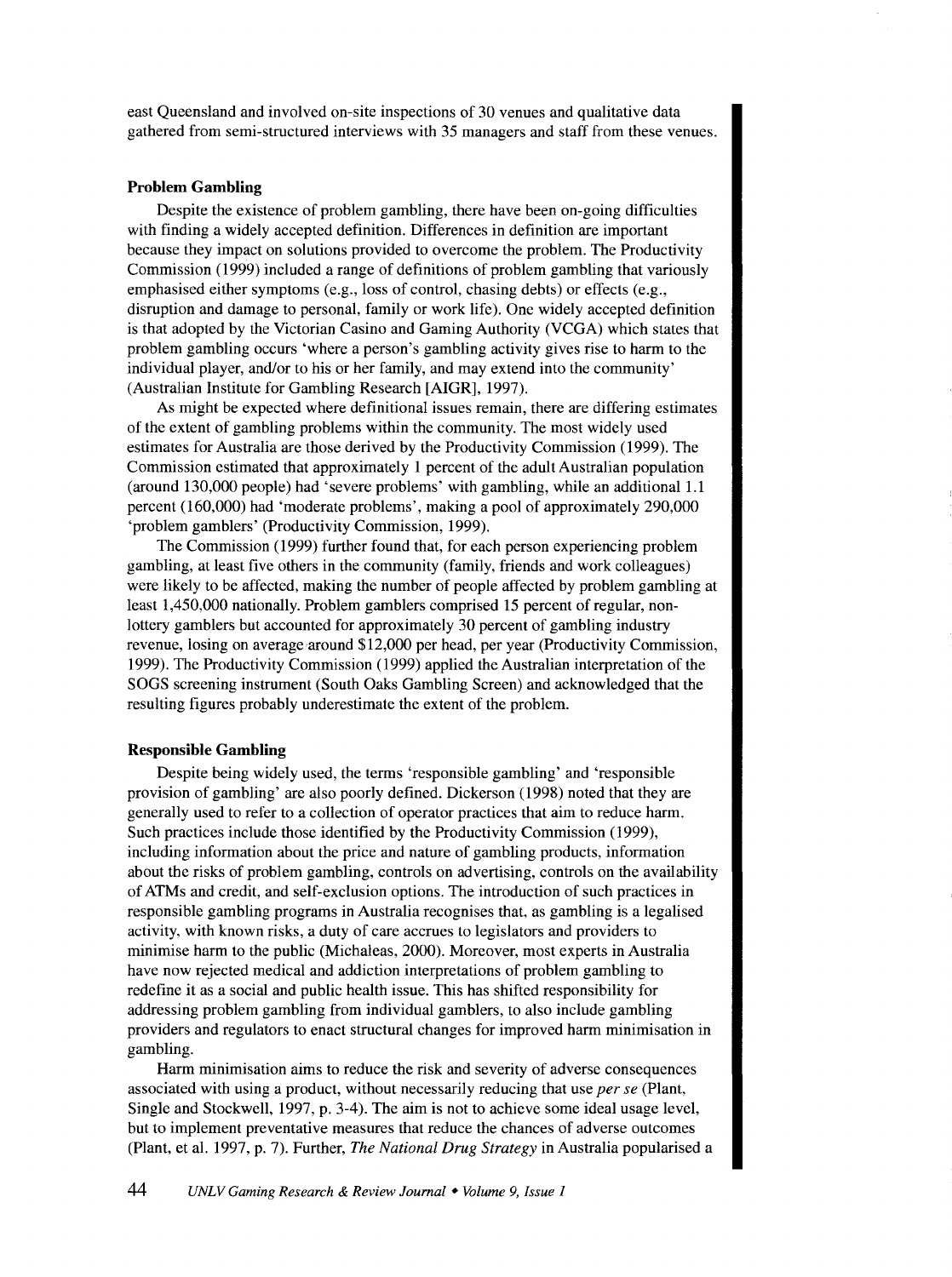*The Responsible Gambling Code in Queensland, Australia: Implementation and Venue Assessment*  public health vocabulary that is now being applied to other areas, including problem gambling. Three key approaches were emphasised-demand reduction, supply control, and harm reduction. While aspects of each of these approaches can be seen in the various mandatory and voluntary responses to problem gambling, most responsible gambling programs and codes of practice in Australia focus on harm reduction.

In addition to harm minimisation, responsible gambling has also been interpreted to include informed consent, a key principle underpinning consumer protection. For example, Dickerson (1998) suggests that by applying the principle of 'informed consent', responsible gambling needs to ensure that consumers are at least:

- Informed about all the relevant processes involved in the form of gambling;
- Making a genuine choice, with other options available to them; and
- Not making the decision to gamble under conditions of strong emotion or personal crisis.

Responsible provision of gambling also implies that gambling is provided in a socially responsible way, one which is responsive to community concerns and expectations. For example, Hing (2003) has noted that responsible provision of gambling involves providing gambling in a manner that meets a community's economic, legal, ethical and philanthropic expectations at a given point in time.

These three principles commonly associated with responsible gambling and responsible provision of gambling—harm minimisation, informed consent and social responsibility and responsiveness-are recognised in *The Queensland Responsible Gambling Strategy* (2002a, p. 3), which defines responsible gambling as:

'occur(ring) in a regulated environment where the potential for harm associated with gambling is minimised and people make informed decisions about their participation in gambling. Responsible gambling occurs as a result of the collective actions and shared ownership by individuals, communities, the gambling industry and Government to achieve outcomes that are socially responsible and responsive to community concerns.'

In addition to difficulties in defining key terms and principles, responsible gambling codes of practice also face the challenge of being embraced and effectively implemented, particularly where such codes are voluntary and self-governing, as is the case in Queensland. In comparing existing responsible gambling codes with codes developed for other industries, Doherty (1999) suggested that, to be effective, responsible gambling codes required the following:

- Explicit industry commitment with clear objectives, expectations and ground rules;
- Involvement of front-line staff with appropriate, regular training given to the gambling sector's highly casualised workforce;
- A sound institutional base for developing and implementing the code- including enforcement and compliance;
- Clear and relevant incentives for voluntary compliance- and clear negative consequences for failure to comply;
- Community confidence- gained through open processes in development and implementation, and transparency in operation;
- Regular flow of information about how the code is working and the response to it;
- Extensive publicity both for the code and for its complaints measures; and
- Regular reviews- to ensure the code is meeting community expectations.

A lack of mechanisms for reporting, evaluation and compliance was noted in the responsible gambling codes in existence at the time (Doherty. 1999). This view was supported by the findings of the Productivity Commission ( 1999) and Hing, Dickerson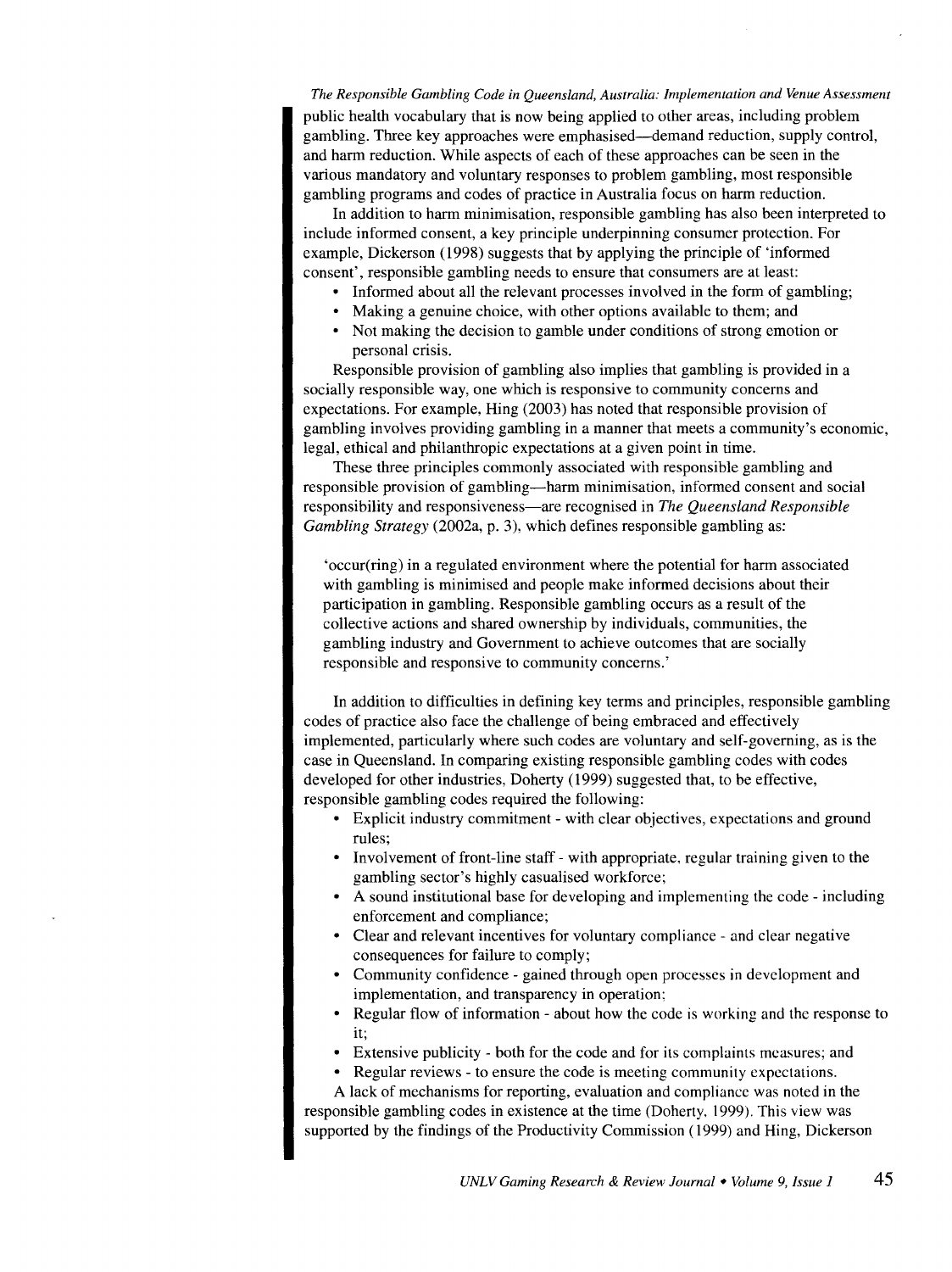and Mackellar (2001) in their audit of 30 voluntary responsible gambling codes operating in Australia. Given this deficiency, it appeared instructive to assess how widely a voluntary code- in this case in Queensland -has been embraced by gambling providers.

#### **Queensland's Approach to Responsible Gambling**

Prior to June 2002, the Queensland Acts and associated regulations relating to casinos and machine gaming went little beyond the usual minimum requirements relating to minors, staff gambling, credit betting and allowing self-exclusion. A \$5 maximum bet on gaming machines and limits on machine numbers (280 per registered club and 35 per hotel) were included. The legislation also provided for imposed exclusion from playing gaming machines for one month where there are reasonable grounds for a licensee to believe that the peace and happiness of a person's family were endangered due to excessive playing.

The *Policy Direction for Gambling in Queensland* (Queensland Government, 2000) highlighted the need for a unified strategy to address social concerns related to the rapid expansion of gambling. The policy emphasised better responsiveness to community concerns, including in the area of responsible gambling. Accordingly, the *Queensland Responsible Gambling Strategy* (Queensland Treasury, 2002a) was released on 27 February 2002 and encompassed a range of initiatives for achieving its 'overarching objective, to minimise the harmful impacts of problem gambling'. Six priority action areas were identified as:

- Enhancing responsible gambling policies and programs through research;
- Increasing community knowledge and awareness of the impacts of gambling;
- Reducing risk factors for problem gambling through early intervention;
- Developing a statewide system of problem gambling treatment and support services;
- Ensuring gambling environments are safer and more supportive for consumers; and
- Promoting partnerships to address statewide and local gambling issues and concerns.

To address the fifth priority area above, the Queensland Responsible Gambling Advisory Committee (QRGAC) developed the *Queensland Responsible Gambling Code of Practice*, the subject of this research. The QRGAC had its genesis as the Problem Gambling Advisory Committee, formed in August 1996, 'with the aim of providing a community, industry and government forum to monitor the impact of problem gambling in Queensland' (QRGAC, 2001). It is a tripartite alliance of community, industry and government which has advised the Queensland Government on projects including the Gambling Help-Line Pilot Project, the Queensland Review of Gaming, and the development of responsible gambling curriculum modules for secondary school students (QRGAC, 2001).

In developing the *Queensland Responsible Gambling Code of Practice* (Queensland Treasury, 2002b), the Responsible Gambling Advisory Committee undertook extensive community and industry consultation, with a draft released for public consultation between December 2000 and March 2001. Following further refinements, the Code was launched on 29 May 2002. It commits gambling providers to a range of practices in six broad areas, related to the provision of information; interaction with customers and community; exclusion provisions; physical environments; financial transactions; and advertising and promotions. Within each category there are different elements that venues need to implement in order to fully introduce each practice. The number of elements range from four in the exclusions practice to 12 in the advertising practice, as shown in Table 1.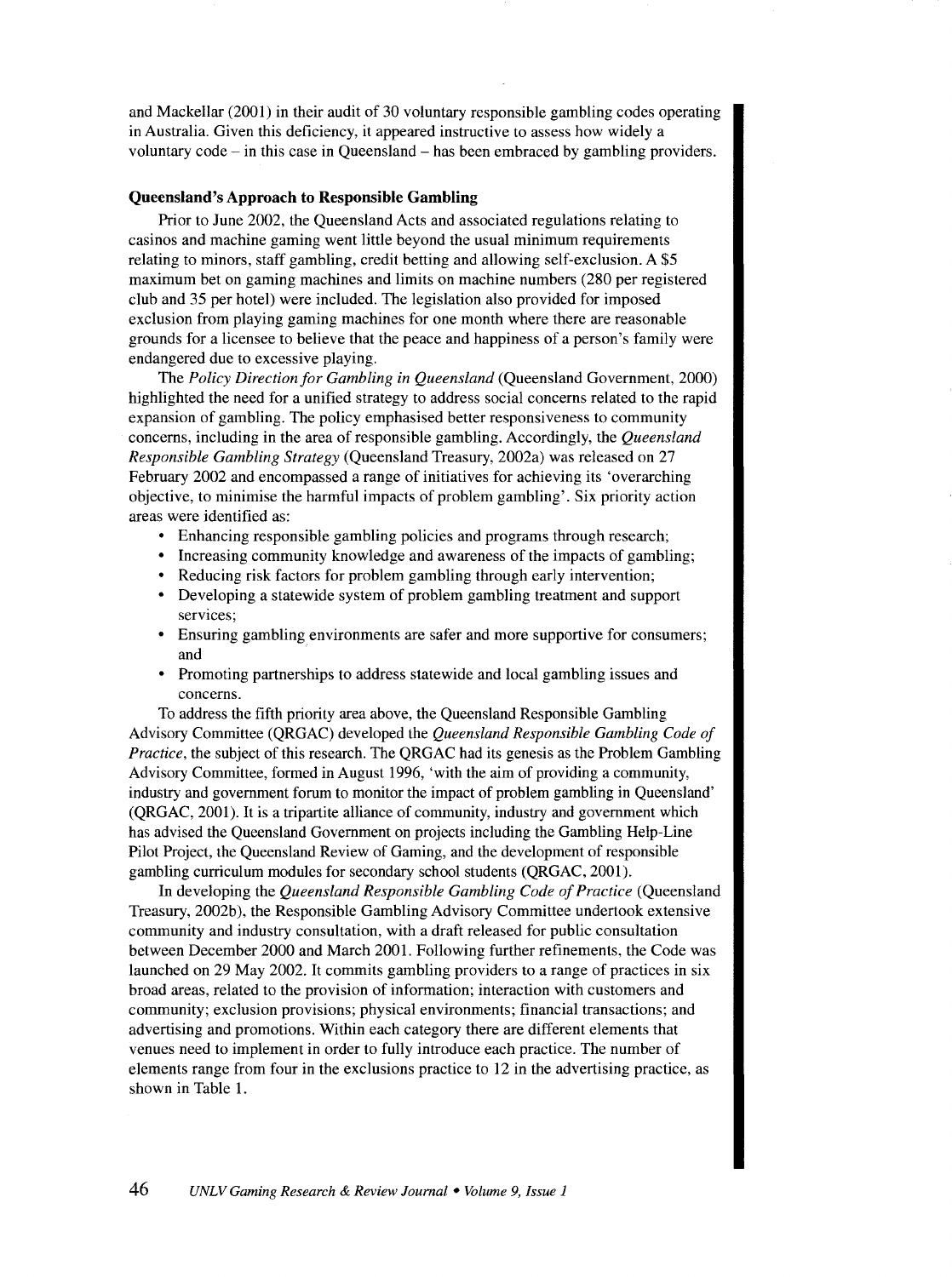# *The Responsible Gambling Code in Queensland, Australia: Implementation and Venue Assessment*  Table 1: Summary of the Queensland Responsible Gambling Code of Practice

#### 1. Provision of Information:

- Each venue to provide information so customers can make informed decisions about their gambling. 1.1 A responsible gambling mission statement is clearly displayed.
- 1.2 Information about gambling risks and where to get help is displayed in all gambling areas and money change areas.
- 1.3 The following information is available on request: the Responsible Gambling Policy document; nature and rules of games, returns to players; exclusion provisions; complaints mechanisms; financial transaction practices.
- 1.4 Information on the odds of winning major prizes is displayed in all gambling areas.
- 2. Interaction with customers and community
- 2.1 Community liaison: Gambling providers are to establish effective mechanisms with local gamblingrelated support services, and local community consultative networks.
- 2.2 Venue to have a customer liaison person trained to provide information to customers with gamblingrelated problems; to support staff with those customers; and provide help to staff with gambling-related problems.
- 2.3 Establish a mechanism for recognising and addressing complaints.
- 2.4 Training and skills development: Appropriate and ongoing responsible gambling training is provided to gaming staff. Owners, boards and managers receive information to guide responsible gambling decision making.
- 3. Exclusion provisions
- 3.1 Gambling providers to provide self-exclusion procedures and supporting documentation.
- 3.2 Gambling providers offer customers who seek self-exclusion contact information about counselling agencies.
- 3.3 Self-excluded gambling customers are to be given support for consensual exclusions from other gambling venues.
- 3.4 Gambling providers are not to send correspondence or promotional material to excluded gambling customers.
- 4. Physical environments
- 4.1 Minors are prohibited from gambling.
- 4.2 Minors are excluded from areas where adults are gambling.
- 4.3 Service of alcohol is managed in such a way as to encourage customers to take breaks in play.
- 4.4 Customers who are intoxicated are not permitted to continue gambling.
- 4.5 Where child care facilities are provided they must be safe and in accordance with relevant child care legislation.
- 4.6 Staff working in gambling areas are not to encourage gambling customers to give them gratuities.
- 4.7 Gambling providers implement practices to ensure customers are made aware of the passage of time.
- 4.8 Gambling providers ensure customers are discouraged from extended, intensive and repetitive play.
- 5. Financial transactions
- 5.1 ATMs are not to be located in close proximity to gambling areas or in the entry to gambling areas.
- 5.2 Gambling providers are to establish a limit above which all winnings are paid by cheque of electronic transfer; gambling winnings above the set limit are paid by cheque and are not cashed on the gambling provider's premises until the next trading day; cheques can only be cashed by prior arrangement.
- 5.3 Gambling providers are not to provide credit or lend money for gambling.
- 6. Advertising Gambling providers are to ensure that advertising and promotions are responsible, with consideration for people adversely affected by gambling. These strategies will ensure that any advertising or promotion:
- 6.1 Complies with the Advertising Code of Ethics as adopted by the Aust. Ass. of National Advertisers;
- 6.2 Is not false, misleading or deceptive;
- 6.3 Does not implicitly or explicitly misrepresent the probability of winning a prize;
- 6.4 Does not give the impression that gambling is a reasonable strategy for financial betterment;
- 6.5 Does not include misleading statements about odds, prizes or chances of winning;
- 6.6 Does not offend prevailing community standards;
- 6.7 Does not focus exclusively on gambling, where there are other activities to promote;
- 6.8 Is not implicitly or explicitly directed at minors or vulnerable or disadvantaged groups;
- 6.9 Does not involve any external signs advising of winnings paid;
- 6.10 Does not involve any irresponsible trading practices by the gambling provider;
- 6.11 Does not depict or promote the consumption of alcohol while engaged in the activity of gambling;
- 6.12 Has the consent of the person prior to publishing anything which identifies a person who has won a prize.Source: *Queensland Responsible Gambling Code of Practice: Trial and Review (2002b)*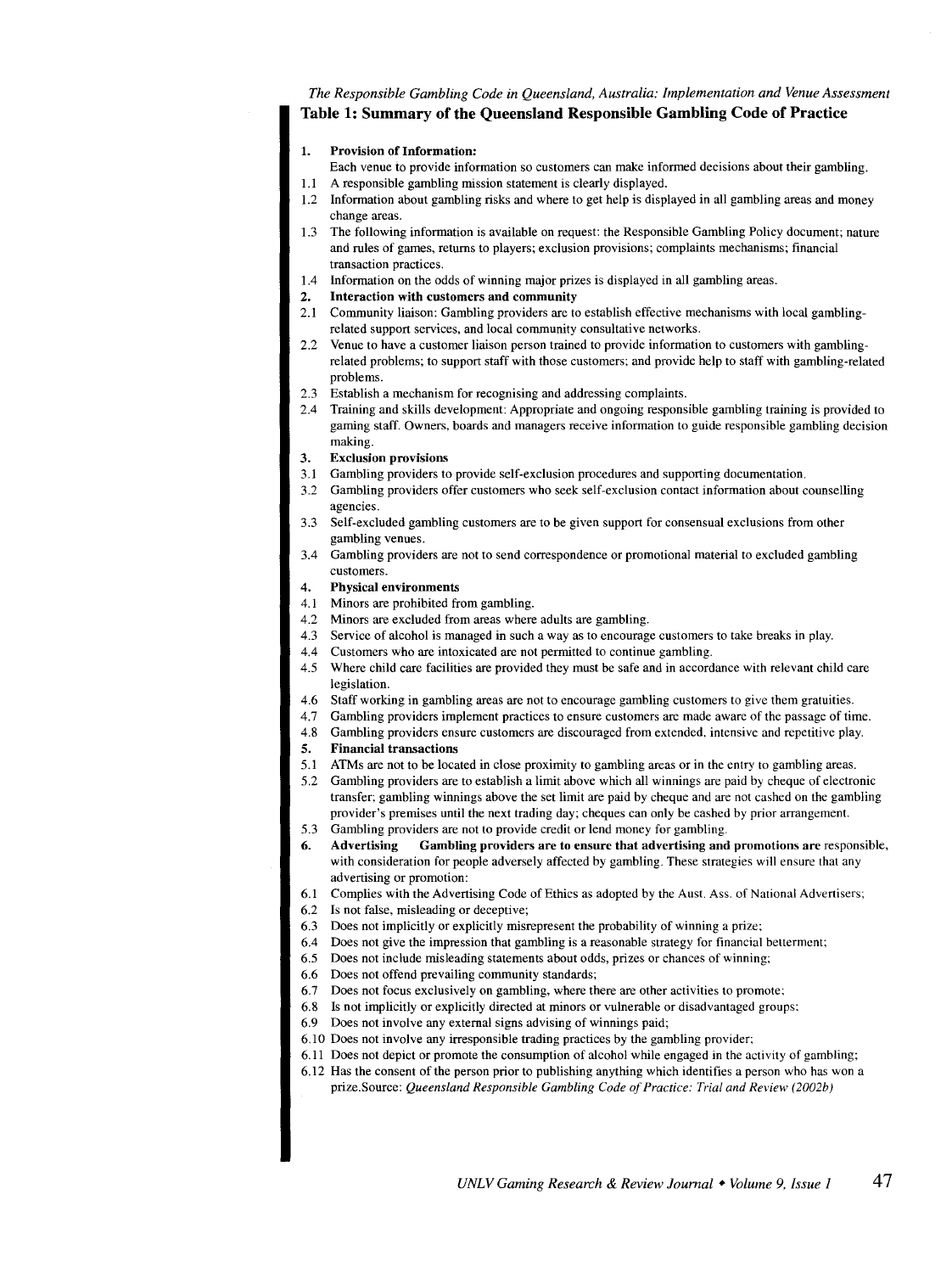#### **The Study and Methodology**

This paper reports on the findings from a project that examined the extent to which the *Queensland Responsible Gambling Code of Practice* has been implemented in casinos, hotels and licensed clubs. In addition, the project sought to assess gambling venue managers' and staff perceptions of the potential effectiveness of the various aspects of the Code. From these findings, various facilitators and impediments to the implementation of the Code have been identified.

There are 11 statistical divisions in Queensland, but due to budgetary and time constraints, gambling operators in only three divisions were included in the sample. Three divisions were chosen to provide a cross-section of regional views (from outback Queensland, far-north Queensland and the heavily populated south-east Queensland regions) regarding the implementation and perceived adequacy of the *Queensland Responsible Gambling Code of Practice.* The outback was represented by Longreach, far-north Queensland was represented by Townsville and southeast Queensland was represented by the Gold Coast.

**This paper examined the extent to which the** *Queensland Responsible Gambling Code of Practice* **has been implemented in casinos, hotels and licensed clubs.** 

Six hotels, six licensed clubs and one casino were needed in each location for an appropriate research sample to ensure an adequate cross-section of gambling industry views. However, Longreach had no casino and only five venues with gambling facilities, so all of these were included.

To ensure an appropriate cross-section of views from venues of different size, venues with a large number of gaming installations and those with a small number of gaming installations were needed in the sample. For this study, venues having 25 gaming machines or less were classified as 'small' venues, while venues with more than 25 gaming machines were classified as 'large' venues. Betting on Totaliser Agency Boards (TAB) and Keno facilities was also available in most of the selected venues. Thus, in each of the three regions, of the six hotels selected, three had large gaming facilities and three had small gaming facilities. Of the six licensed clubs selected, three had large gaming facilities and three had small gaming facilities. The casinos all had large gaming facilities. All five venues in Longreach had small gaming facilities.

With assistance of the QOGR, a list was produced of licensed venues (clubs, hotels and casinos) and their gambling facilities for Townsville and south-east Queensland. With further help from Clubs Queensland and the Queensland Hotels Association, venues belonging to these industry associations were selected from this list as examples of best practices in implementing the voluntary Code. These venues were included to provide a benchmark of best practices for comparison with other venues. From this list, every second venue was asked to participate in the research, depending on the size of its gaming installation. The exception was Longreach where every venue was asked to take part. In total, thirty-nine venues were asked to participate and thirty venues agreed.

The degree of compliance with the code was established by the researchers, who toured each venue with managers or staff, who identified the 'visible' consumer protection and harm minimisation measures accessible to gamblers (e.g., provision of information and signage; physical environment and layout). These were noted by the researchers. Additional evidence on compliance was obtained by examining local newspapers, venue newsletters and a variety of venue print materials to ascertain the style of advertisements, messages or themes highlighted, and space allocation for different venue products.

Finally, the collection of data on implementation was aided by a tick-box style questionnaire that reflected each of the elements of the code. A copy of this protocol is found at Figure 1. Managers and staff were asked during the interviews if each element of the Code had been implemented or not. These notes were compared to the observations of the researchers, and all data were composed and transcribed later that day.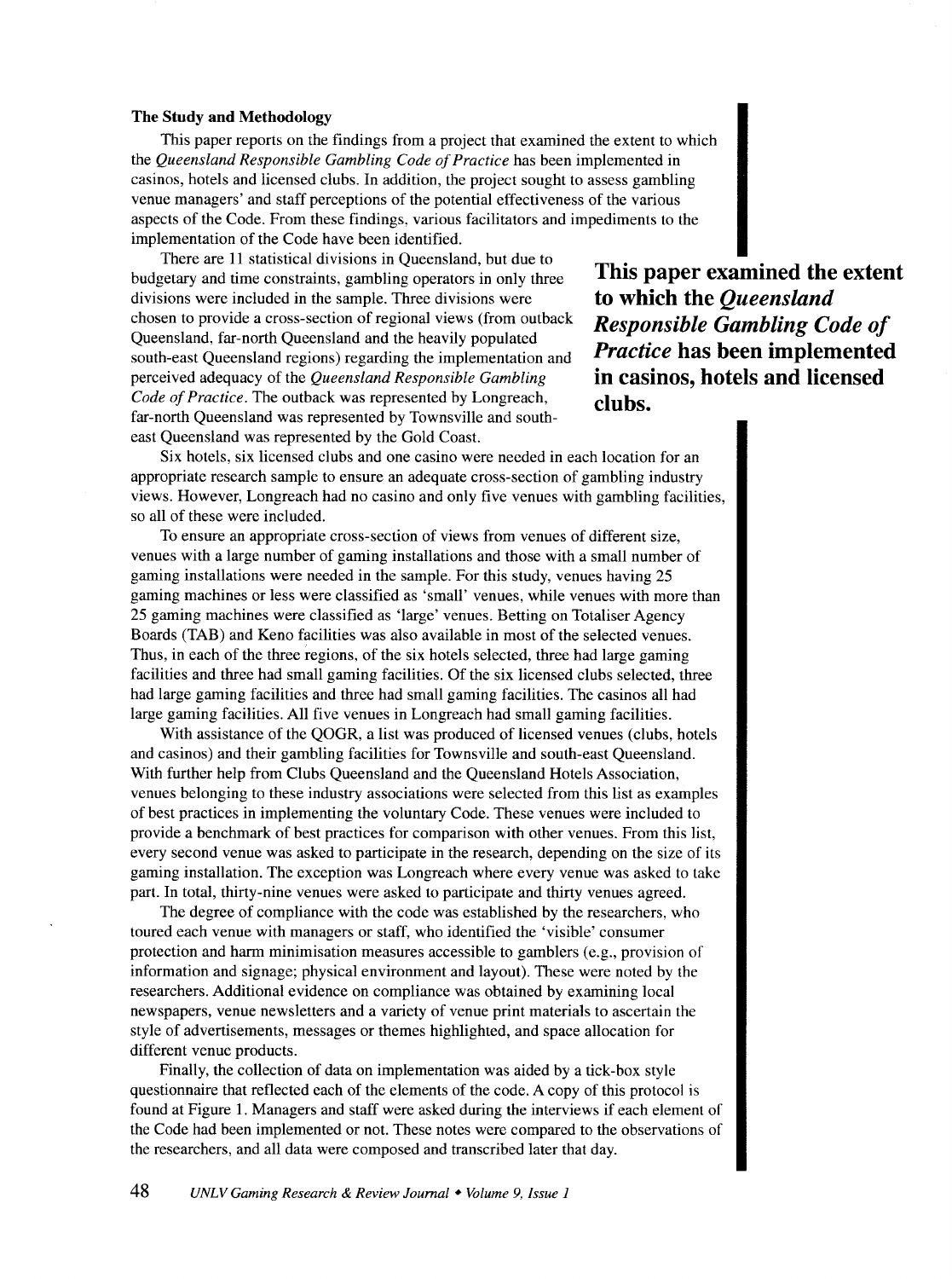#### *The Responsible Gambling Code in Queensland, Australia: Implementation and Venue Assessment*  **Figure 1: Interview Schedule- Implementation**

The overall purpose ofthis interview today is to ask you about the current responsible gambling practices in QLD hotels, casinos, and registered and licensed clubs in minimising harm and protecting consumers in their gambling.

|           | $\mathbf{V}$ = YES X = NO                                                                                                  | Gaming | Keno  | <b>Wagering</b> |          |
|-----------|----------------------------------------------------------------------------------------------------------------------------|--------|-------|-----------------|----------|
|           |                                                                                                                            | Areas  | Areas | Areas           | Comments |
| з.<br>1.1 | <b>Provision of information</b><br>Responsible gambling mission statement displayed                                        |        |       |                 |          |
|           | 1.2 Information on help                                                                                                    |        |       |                 |          |
|           | displayed in all gambling areas                                                                                            |        |       |                 |          |
|           | near ATM and EFTPOS servicing gambling areas and                                                                           |        |       |                 |          |
|           | in toilets                                                                                                                 |        |       |                 |          |
| 1.3       | Information is displayed on:<br>The responsible gambling policy document                                                   |        |       |                 |          |
|           | Explaining rules of play and odds of winning                                                                               |        |       |                 |          |
|           | <b>Exclusion provisions</b>                                                                                                |        |       |                 |          |
|           | Gambling related complaints resolution                                                                                     |        |       |                 |          |
|           | Financial transaction practices                                                                                            |        |       |                 |          |
|           | 1.4 Odds of winning major prizes displayed                                                                                 |        |       |                 |          |
|           | 2. Interaction with customers and community<br>2.1 Establish effective links with gambling related support                 |        |       |                 |          |
|           | services and community networks                                                                                            |        |       |                 |          |
|           | 2.2 Customer liaison role to                                                                                               |        |       |                 |          |
|           | Provide information to customers                                                                                           |        |       |                 |          |
|           | Support staff in providing assistance                                                                                      |        |       |                 |          |
|           | Provide assistance to staff with gambling problems                                                                         |        |       |                 |          |
|           | 2.3 Customer complaints mechanisms are established<br>and promoted                                                         |        |       |                 |          |
|           | 2.4 Training & skills development to ensure RG training                                                                    |        |       |                 |          |
|           | Is provided to relevant staff                                                                                              |        |       |                 |          |
|           | Owners boards & managers                                                                                                   |        |       |                 |          |
| S.        | <b>Exclusion provisions</b>                                                                                                |        |       |                 |          |
|           | 3.1 Provide self-exclusion procedures and documentation                                                                    |        |       |                 |          |
|           | 3.2 Offers customers seeking self-exclusion information<br>3.3 Self-excluded customers given support in seeking            |        |       |                 |          |
|           | mutual exclusion                                                                                                           |        |       |                 |          |
|           | 3.4 Do not send correspondence to excluded customers or                                                                    |        |       |                 |          |
|           | on request                                                                                                                 |        |       |                 |          |
| A.        | <b>Physical Environment</b>                                                                                                |        |       |                 |          |
|           | 4.1 Minors prohibited from gambling                                                                                        |        |       |                 |          |
|           | 4.2 Minors excluded from areas where adults are gambling<br>4.3 Alcohol service encourage customers to take breaks in play |        |       |                 |          |
|           | 4.4 Intoxicated customers not permitted to continue to gamble                                                              |        |       |                 |          |
|           | 4.5 Childcare facilities                                                                                                   |        |       |                 |          |
|           | 4.6 Staff in gambling areas not to encourage tips                                                                          |        |       |                 |          |
|           | 4.7 Customers are made aware of the passage of time                                                                        |        |       |                 |          |
|           | 4.8 Customers discouraged from extended, intensive and                                                                     |        |       |                 |          |
|           | repetitive play<br><b>Financial Transactions</b>                                                                           |        |       |                 |          |
|           | 5.1 ATM facilities not located close to entry of gambling areas                                                            |        |       |                 |          |
|           | 5.2 Limit above which all winnings are paid by cheque or EFT                                                               |        |       |                 |          |
|           | and not cashed at the venue until the next day                                                                             |        |       |                 |          |
|           | Prohibits cashing cheques not payable to the venue                                                                         |        |       |                 |          |
|           | Prohibits paying cheques not payable to the person presenting<br>Prohibits cashing multiple cheques                        |        |       |                 |          |
|           | 3 Does not provide credit or lend money for gambling                                                                       |        |       |                 |          |
| 6,        | <b>Advertising and promotions</b>                                                                                          |        |       |                 |          |
|           | 6.1 Complies with advertising code of ethics by AANA                                                                       |        |       |                 |          |
|           | 6.2 Is not false, misleading or deceptive                                                                                  |        |       |                 |          |
|           | 6.3 Does not misrepresent the probability of winning a prize                                                               |        |       |                 |          |
|           | 6.4 Does not give the impression that gambling is a                                                                        |        |       |                 |          |
|           | betterment strategy<br>6.5 No misleading statements about odds, prizes, or chances                                         |        |       |                 |          |
|           | of winning                                                                                                                 |        |       |                 |          |
|           | 6.6 Does not offend prevailing community standards                                                                         |        |       |                 |          |
|           | 6.7 Does not focus exclusively on gambling                                                                                 |        |       |                 |          |
|           | 6.8 Is not directed at minors or vulnerable or disadvantaged                                                               |        |       |                 |          |
|           | groups                                                                                                                     |        |       |                 |          |
|           | 6.9 Does not involve any external signs advising of                                                                        |        |       |                 |          |
|           | winnings paid<br>6.10 Does not involve irresponsible trading practices                                                     |        |       |                 |          |
|           | 6.11 Does not depict or promote alcohol consumption                                                                        |        |       |                 |          |
|           | with gambling                                                                                                              |        |       |                 |          |
|           | 6.12 Obtains consent to publish the ID of a prize winner                                                                   |        |       |                 |          |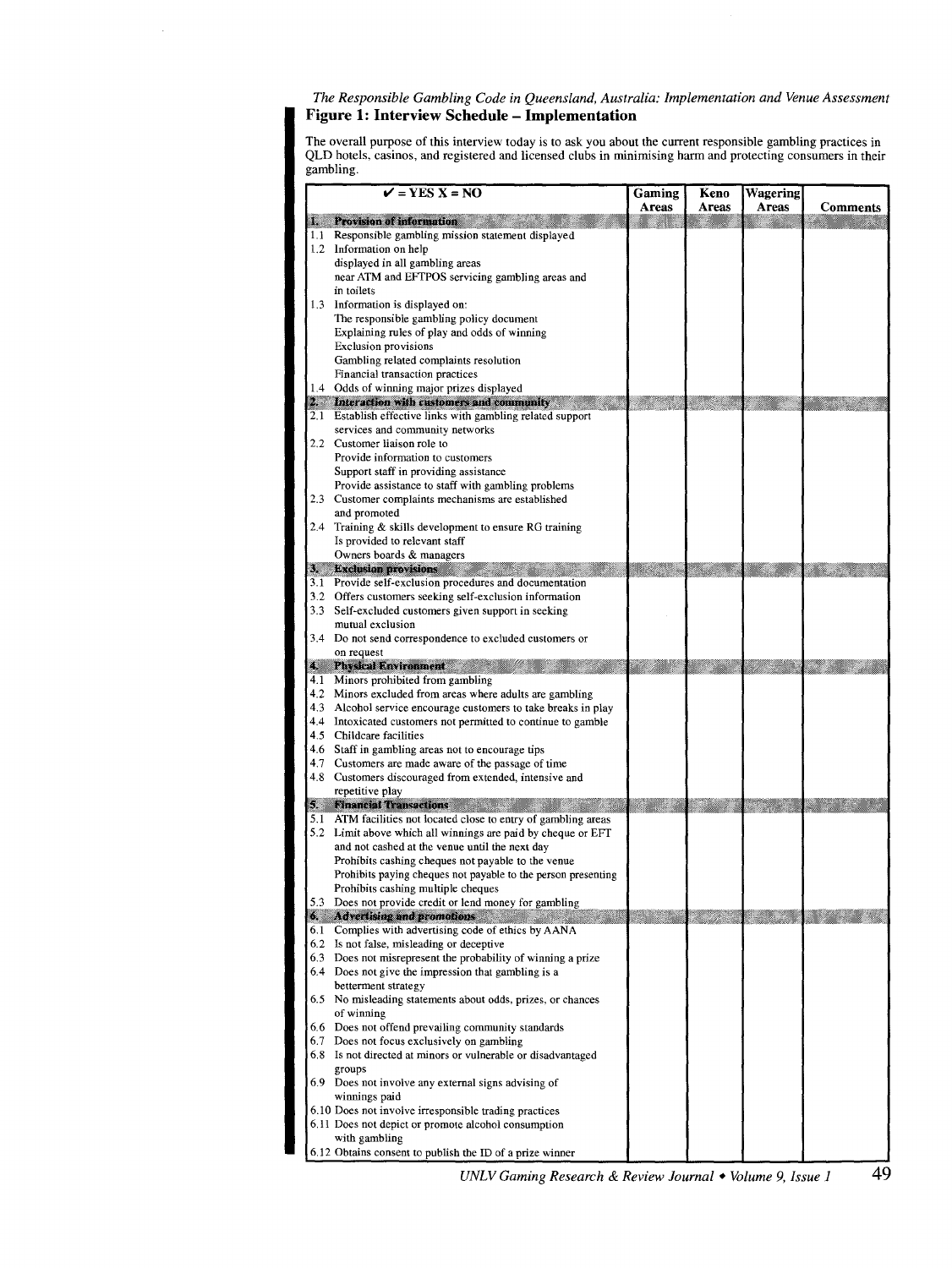Typically, only the general manager/owner of small venues was interviewed. In larger venues such as the casinos, discussions were held with the general manager and the gaming or responsible gambling manager.

#### **Findings**

# *Implementation of the Code*

Tables 2 to 4 illustrate the level of compliance with the Code by the 30 venues examined in this research. The tables show the percentage of compliance calculated for each of the six elements. For example, within the practice area, provision of information, there are ten possible elements for venues to comply with and implement. It can be seen in Table 2 that Venue 1 has complied with 40%, or four of the ten, elements. In some cases, an element is not applicable to a particular venue. For example, Venue 1·does not send promotional material to its patrons; therefore the fourth element in the exclusion practice area (gambling providers are not to send correspondence or promotional material to gambling customers who are excluded or known to have formally requested that this information not be sent) does not

apply to this venue. In this situation, the percentage compliance with this practice is calculated by comparing the number of elements complied with against the total number of elements applicable to the venue (not the total number of elements in the Code). For example, in the case of Venue 3, there is a 33% compliance rate with the exclusion practice not 25% because the venue does not undertake any advertising or promotions. The

final column has the percentage of total elements implemented across each area of the code. The total numbers column indicates first the number of elements implemented and secondly the number of elements that are not applicable to the particular venue. For example, Venue 1 has complied with 14 elements, but had another 14 elements that were not applicable and were therefore left out when calculating the percentage of compliance.

On average, the venues in this study had implemented 72% of the elements in the six major practice areas. Clearly, the most commonly implemented elements were those that centred on the practice area of advertising. Ten venues indicated that they did not undertake any advertising. The other 20 venues that did advertise reported that their advertising was responsible and adhered to all relevant aspects of the Code, resulting in 100% compliance with this practice. However, there are two qualifiers that should be noted. The first is that the researchers did not conduct an independent evaluation of the advertising practices in the venues, but relied on self-reported data from the interviewees. As such, the researchers cannot verify these self-reported levels of compliance with the practices in the Code relating to advertising. Second, a number of managers and staff stated that other venues were not being responsible in their advertising practices, with several examples cited. Indeed, the researchers did encounter such breaches of the Code in their investigation, including some by venues who participated in the study and who nevertheless reported compliance with the Code's advertising practices.

# **On average, the venues in this study had implemented 72% of the elements in the six major practice areas.**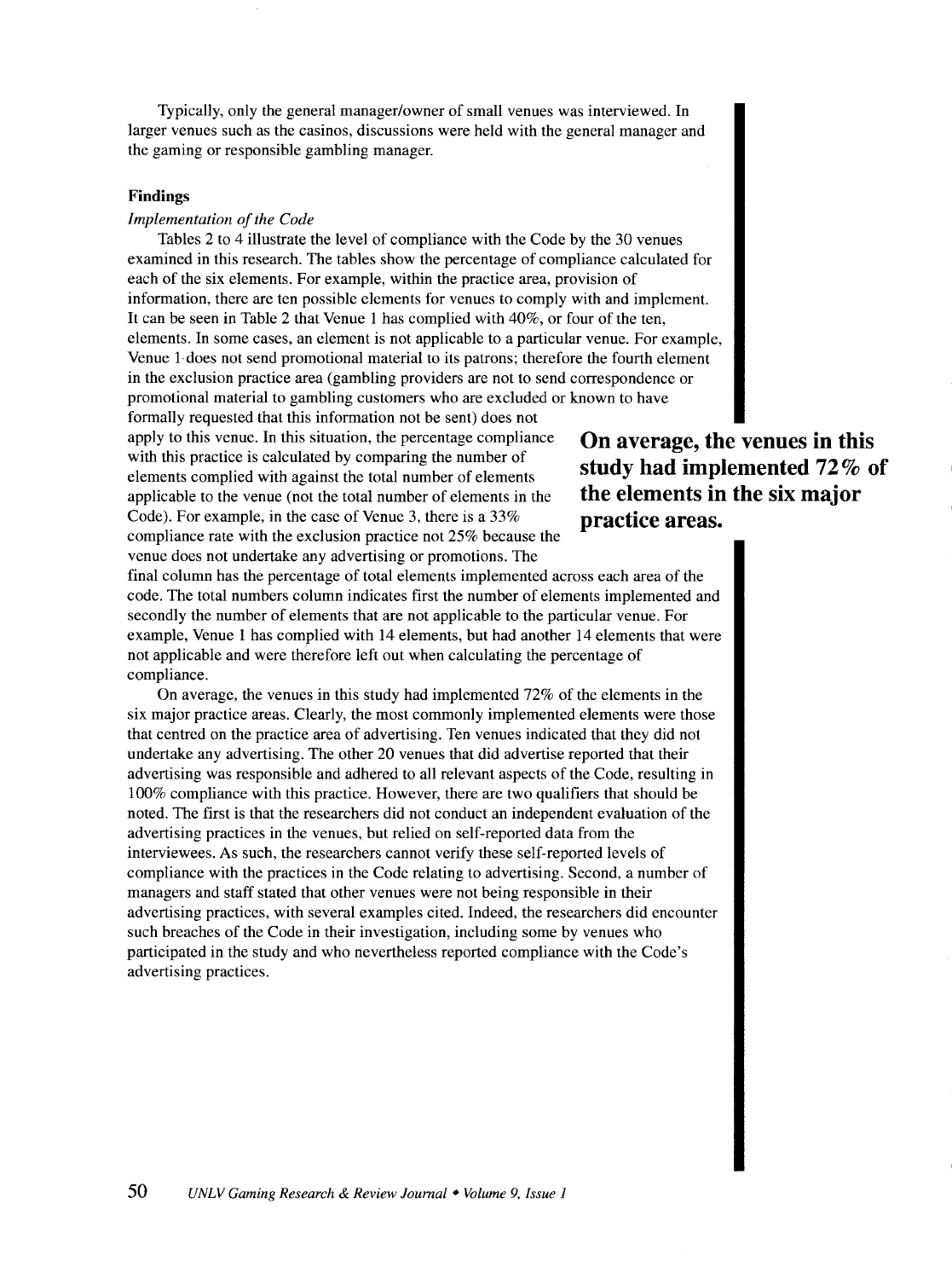| Table 2 Regional Location and Compliance with the Code |                  |                  |                  |             |                           |                |       |              |
|--------------------------------------------------------|------------------|------------------|------------------|-------------|---------------------------|----------------|-------|--------------|
| <b>Venue</b>                                           | Information      | Interaction      | Exclusion        | Environment | Financial<br>Transactions | Advertising    |       | <b>Total</b> |
| No of items                                            | 10               | $\bf 8$          | $\overline{4}$   | 8           | 6                         | 12             | 48    | 48           |
| $\%$                                                   | $\%$             | $\%$             | $\%$             | $\%$        | $\%$                      | No.            | $\%$  |              |
| $\mathbf{1}$                                           | 40               | 12               | $\boldsymbol{0}$ | 71          | 67                        |                | 14/14 | 41           |
| $\boldsymbol{2}$                                       | 40               | $\boldsymbol{0}$ | $\mathbf 0$      | 86          | 67                        |                | 14/14 | 41           |
| 3                                                      | 50               | 25               | 33               | 86          | 67                        |                | 18/14 | 53           |
| $\overline{\mathcal{A}}$                               | 30               | 25               | 67               | 100         | 67                        |                | 18/14 | 53           |
| AV. LONGREACH                                          | 40               | 16               | 25               | 86          | 67                        | $\blacksquare$ |       | 47           |
| 5                                                      | 50               | 50               | 50               | 75          | 100                       |                | 23/12 | 64           |
| 6                                                      | $\boldsymbol{0}$ | $\boldsymbol{0}$ | 25               | 63          | 67                        |                | 10/12 | 28           |
| 7                                                      | 80               | 63               | 100              | 63          | 100                       | 100            | 40    | 83           |
| 8                                                      | 100              | 100              | 100              | 100         | 100                       | 100            | 48    | 100          |
| 9                                                      | 80               | 75               | 100              | 88          | 100                       | 100            | 43    | 90           |
| 10                                                     | 90               | 75               | 100              | 88          | 100                       | 100            | 44    | 92           |
| 11                                                     | 90               | 88               | 75               | 63          | 100                       | 100            | 42    | 88           |
| 12                                                     | 70               | 12               | 50               | 63          | 67                        | 100            | 31/1  | 66           |
| 13                                                     | 40               | 100              | 25               | 88          | 100                       | 100            | 38    | 79           |
| 14                                                     | 80               | 100              | 100              | 88          | 100                       | 100            | 45    | 94           |
| 15                                                     | 40               | 88               | 100              | 75          | 100                       | 100            | 39    | 81           |
| 16                                                     | 100              | 100              | 75               | 88          | 100                       | 100            | 46    | 96           |
| 17                                                     | 40               | 63               | 25               | 75          | 83                        |                | 21/12 | 58           |
| 18                                                     | 30               | 75               | 75               | 88          | 83                        | 100            | 36    | 75           |
| AV. SEQLD                                              | 64               | 71               | 71               | 79          | 93                        | 100            |       | 78           |
| 19                                                     | 50               | 38               | 75               | 86          | 100                       |                | 23/13 | 66           |
| 20                                                     | 60               | 100              | 100              | 57          | 83                        | 100            | 39/1  | 83           |
| 21                                                     | 40               | 63               | 50               | 71          | 100                       | 100            | 34/1  | 72           |
| 22                                                     | 30               | $\boldsymbol{0}$ | 33               | 86          | 50                        |                | 13/14 | 38           |
| 23                                                     | 30               | $\mathbf{0}$     | $\mathbf{0}$     | 71          | 83                        |                | 13/14 | 38           |
| 24                                                     | 20               | $\boldsymbol{0}$ | $\boldsymbol{0}$ | 71          | 67                        |                | 11/14 | 32           |
| 25                                                     | 90               | 75               | 67               | 100         | 83                        | 100            | 41/2  | 91           |
| 26                                                     | 80               | 100              | 100              | 63          | 83                        | 100            | 42    | 88           |
| 27                                                     | 80               | 100              | 100              | 100         | 83                        | 100            | 44/1  | 94           |
| 28                                                     | 90               | 100              | 100              | 63          | 67                        | 100            | 42    | 88           |
| 29                                                     | 90               | 100              | 75               | 71          | 83                        | 100            | 42/1  | 89           |
| 30                                                     | 90               | 100              | 100              | 100         | 83                        | 100            | 45/1  | 96           |
| AV. TOWNSVILLE                                         | 63               | 65               | 67               | 78          | 74                        | 100            |       | 73           |
| AV. ALL                                                | 60               | 61               | 63               | 80          | 84                        | 100            |       | 72           |

*UNLV Gaming Research* & *Review Journal* • *Volume 9, Issue 1* **51**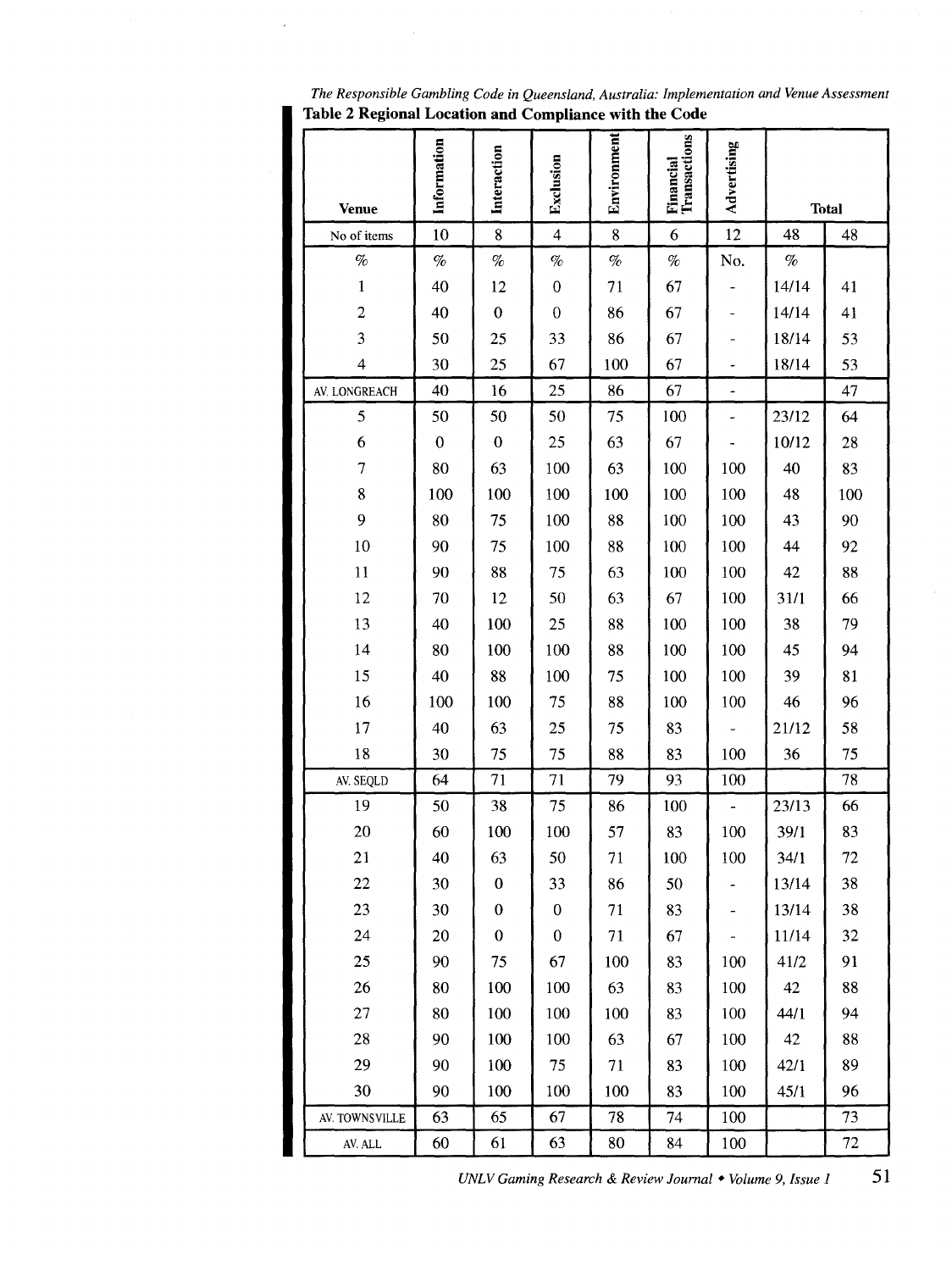| Table 3 Venue Size and Compliance with the Code |                  |                  |                          |             |                                  |             |       |              |
|-------------------------------------------------|------------------|------------------|--------------------------|-------------|----------------------------------|-------------|-------|--------------|
| <b>Venue ID</b>                                 | Information      | Interaction      | Exclusion                | Environment | <b>Financial</b><br>Transactions | Advertising |       | <b>Total</b> |
| No. of items                                    | 10               | 8                | $\overline{\mathcal{A}}$ | $\bf 8$     | $6 \overline{}$                  | 12          | 48    | 48           |
| $\%$                                            | $\%$             | $\%$             | $\%$                     | $\%$        | $\%$                             | No.         | $\%$  |              |
| $\mathbf 1$                                     | 40               | 12               | $\boldsymbol{0}$         | 71          | 67                               |             | 14/14 | 41           |
| $\overline{c}$                                  | 40               | $\boldsymbol{0}$ | $\boldsymbol{0}$         | 86          | 67                               |             | 14/14 | 41           |
| 3                                               | 50               | 25               | 33                       | 86          | 67                               |             | 18/14 | 53           |
| $\overline{\mathcal{L}}$                        | 30               | 25               | 67                       | 100         | 67                               |             | 18/14 | 53           |
| 5                                               | 50               | 50               | 50                       | 75          | 100                              |             | 23/12 | 64           |
| 6                                               | $\boldsymbol{0}$ | $\bf{0}$         | 25                       | 63          | 67                               |             | 10/12 | 28           |
| 12                                              | 70               | 12               | 50                       | 63          | 67                               | 100         | 31/1  | 66           |
| 13                                              | 40               | 100              | 25                       | 88          | 100                              | 100         | 38    | 79           |
| 16                                              | 100              | 100              | 75                       | 88          | 100                              | 100         | 46    | 96           |
| 17                                              | 40               | 63               | 25                       | 75          | 83                               |             | 21/12 | 58           |
| 18                                              | 30               | 75               | 75                       | 88          | 83                               | 100         | 36    | 75           |
| 19                                              | 50               | 38               | 75                       | 86          | 100                              |             | 23/13 | 66           |
| 22                                              | 30               | $\bf{0}$         | 33                       | 86          | 50                               |             | 13/14 | 38           |
| 24                                              | 20               | $\boldsymbol{0}$ | $\boldsymbol{0}$         | 71          | 67                               |             | 11/14 | 32           |
| AV. SMALL                                       | 42               | 36               | 38                       | 80          | 77                               | 100         |       | 56           |
| $\tau$                                          | 80               | 63               | 100                      | 63          | 100                              | 100         | 40    | 83           |
| 8                                               | 100              | 100              | 100                      | 100         | 100                              | 100         | 48    | 100          |
| 9                                               | 80               | 75               | 100                      | 88          | 100                              | 100         | 43    | 90           |
| 10                                              | 90               | 75               | 100                      | 88          | 100                              | 100         | 44    | 92           |
| 11                                              | 90               | 88               | 75                       | 63          | 100                              | 100         | 42    | 88           |
| 14                                              | 80               | 100              | 100                      | 88          | 100                              | 100         | 45    | 94           |
| 15                                              | 40               | 88               | 100                      | 75          | 100                              | 100         | 39    | 81           |
| 20                                              | 60               | 100              | 100                      | 57          | 83                               | 100         | 39/1  | 83           |
| 21                                              | 40               | 63               | 50                       | 71          | 100                              | 100         | 34/1  | $72\,$       |
| 23                                              | 30               | $\boldsymbol{0}$ | $\pmb{0}$                | 71          | 83                               |             | 13/14 | 38           |
| 25                                              | 90               | 75               | 67                       | 100         | 83                               | 100         | 41/2  | 91           |
| 26                                              | 80               | 100              | 100                      | 63          | 83                               | 100         | 42    | 88           |
| 27                                              | 80               | 100              | 100                      | 100         | 83                               | 100         | 44/1  | 94           |
| 28                                              | 90               | 100              | 100                      | 63          | 67                               | 100         | 42    | 88           |
| 29                                              | 90               | 100              | 75                       | 71          | 83                               | 100         | 42/1  | 89           |
| 30                                              | 90               | 100              | 100                      | 100         | 83                               | 100         | 45/1  | 96           |
| AV. LARGE                                       | 76               | 83               | 85                       | 79          | 91                               | 100         |       | 85           |
| AV. ALL                                         | 60               | 61               | 63                       | 80          | 84                               | 100         |       | 74           |

 $\overline{\phantom{a}}$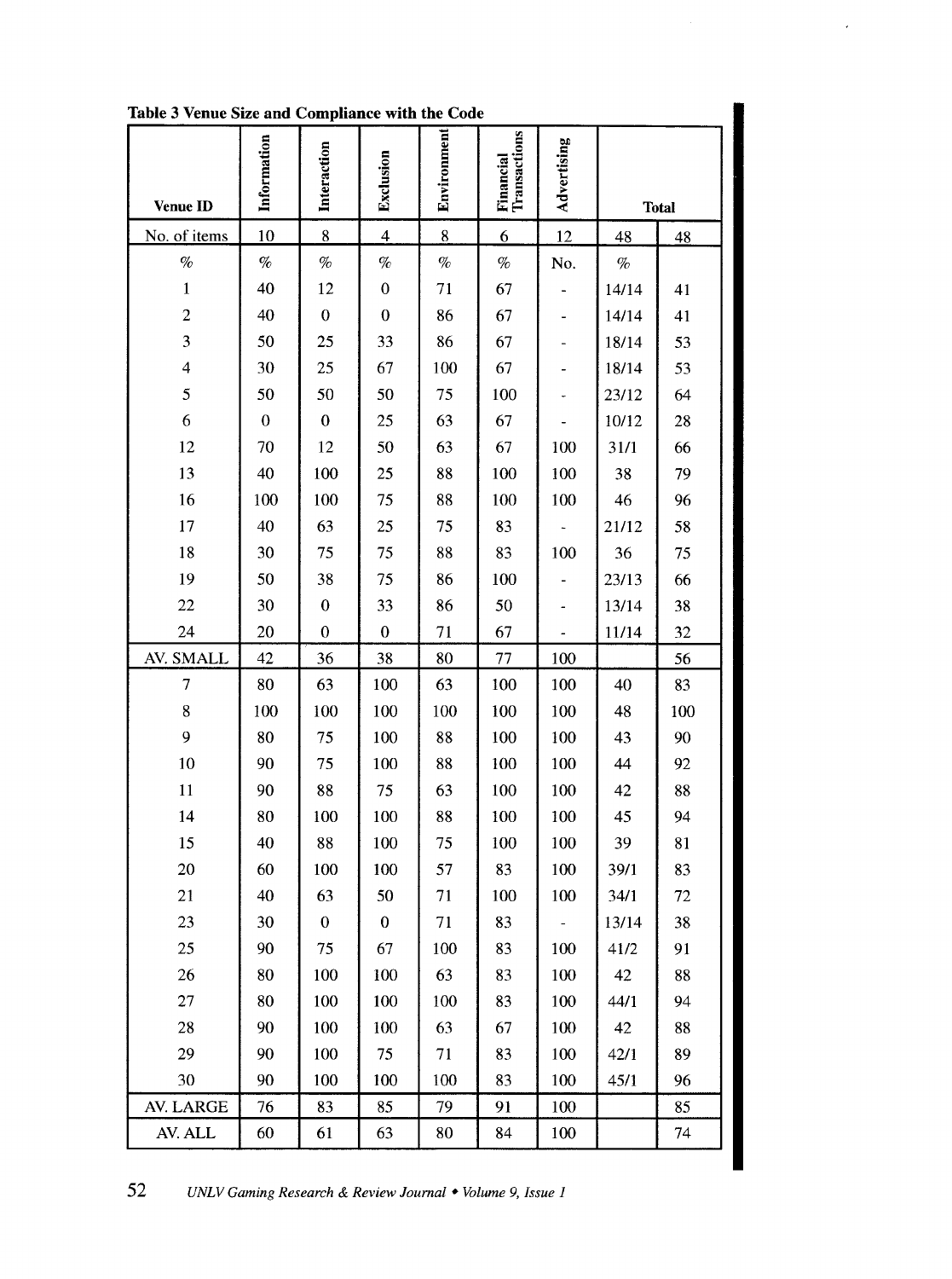| Table 4 Venue Type and Compliance with the Code |                  |                  |                  |             |                           |             |       |              |
|-------------------------------------------------|------------------|------------------|------------------|-------------|---------------------------|-------------|-------|--------------|
| <b>Venue ID</b>                                 | Information      | Interaction      | Exclusion        | Environment | Financial<br>Transactions | Advertising |       | <b>Total</b> |
|                                                 | 10               | 8                | $\overline{4}$   | 8           | $\boldsymbol{6}$          | 12          | 48    | 48           |
| $\%$                                            | $\%$             | $\%$             | $\%$             | $\%$        | $\%$                      | $\%$        | $\%$  |              |
| $\mathbf 1$                                     | 40               | 12               | $\boldsymbol{0}$ | 71          | 67                        | -           | 14/14 | 41           |
| 3                                               | 50               | 25               | 33               | 86          | 67                        |             | 18/14 | 53           |
| $\overline{4}$                                  | 30               | 25               | 67               | 100         | 67                        |             | 18/14 | 53           |
| $\overline{7}$                                  | 80               | 63               | 100              | 63          | 100                       | 100         | 40    | 83           |
| 10                                              | 90               | 75               | 100              | 88          | 100                       | 100         | 44    | 92           |
| 12                                              | 70               | 12               | 50               | 63          | 67                        | 100         | 31/1  | 66           |
| 14                                              | 80               | 100              | 100              | 88          | 100                       | 100         | 45    | 94           |
| 16                                              | 100              | 100              | 75               | 88          | 100                       | 100         | 46    | 96           |
| 17                                              | 40               | 63               | 25               | 75          | 83                        |             | 21/12 | 58           |
| 18                                              | 30               | 75               | 75               | 88          | 83                        | 100         | 36    | 75           |
| 19                                              | 50               | 38               | 75               | 86          | 100                       |             | 23/13 | 66           |
| 20                                              | 60               | 100              | 100              | 57          | 83                        | 100         | 39/1  | 83           |
| 22                                              | 30               | $\boldsymbol{0}$ | 33               | 86          | 50                        |             | 13/14 | 38           |
| 23                                              | 30               | $\boldsymbol{0}$ | $\boldsymbol{0}$ | 71          | 83                        |             | 13/14 | 38           |
| 24                                              | 20               | $\boldsymbol{0}$ | $\boldsymbol{0}$ | 71          | 67                        |             | 11/14 | 32           |
| 28                                              | 90               | 100              | 100              | 63          | 67                        | 100         | 42    | 88           |
| 29                                              | 90               | 100              | 75               | 71          | 83                        | 100         | 42/1  | 89           |
| AV. HOTELS                                      | 58               | 52               | 59               | 77          | 80                        | 100         |       | 67           |
| $\overline{c}$                                  | 40               | $\boldsymbol{0}$ | $\boldsymbol{0}$ | 86          | 67                        |             | 14/14 | 41           |
| 5                                               | 50               | 50               | 50               | 75          | 100                       |             | 23/12 | 64           |
| 6                                               | $\boldsymbol{0}$ | $\boldsymbol{0}$ | 25               | 63          | 67                        |             | 10/12 | 28           |
| 9                                               | 80               | 75               | 100              | 88          | 100                       | 100         | 43    | 90           |
| 11                                              | 90               | 88               | 75               | 63          | 100                       | 100         | 42    | 88           |
| 13                                              | 40               | 100              | 25               | 88          | 100                       | 100         | 38    | 79           |
| 15                                              | 40               | 88               | 100              | 75          | 100                       | 100         | 39    | 81           |
| 21                                              | 40               | 63               | 50               | 71          | 100                       | 100         | 34/1  | 72           |
| 25                                              | 90               | 75               | 67               | 100         | 83                        | 100         | 41/2  | 91           |
| 26                                              | 80               | 100              | 100              | 63          | 83                        | 100         | 42    | 88           |
| 30                                              | 90               | 100              | 100              | 100         | 83                        | 100         | 45/1  | 96           |
| AV. CLUBS                                       | 58               | 67               | 63               | 79          | 89                        | 100         |       | 74           |
| 8                                               | 100              | 100              | 100              | 100         | 100                       | 100         | 48    | 100          |
| 27                                              | 80               | 100              | 100              | 100         | 83                        | 100         | 44/1  | 94           |
| AV. CASINOS                                     | 90               | 100              | 100              | 100         | 92                        | 100         |       | 97           |
| AV. ALL                                         | 60               | 61               | 63               | 80          | 84                        | 100         |       | 74           |

 $\mathcal{L}$ 

*UNLV Gaming Research* & *Review Journal* • *Volume 9, Issue I* 53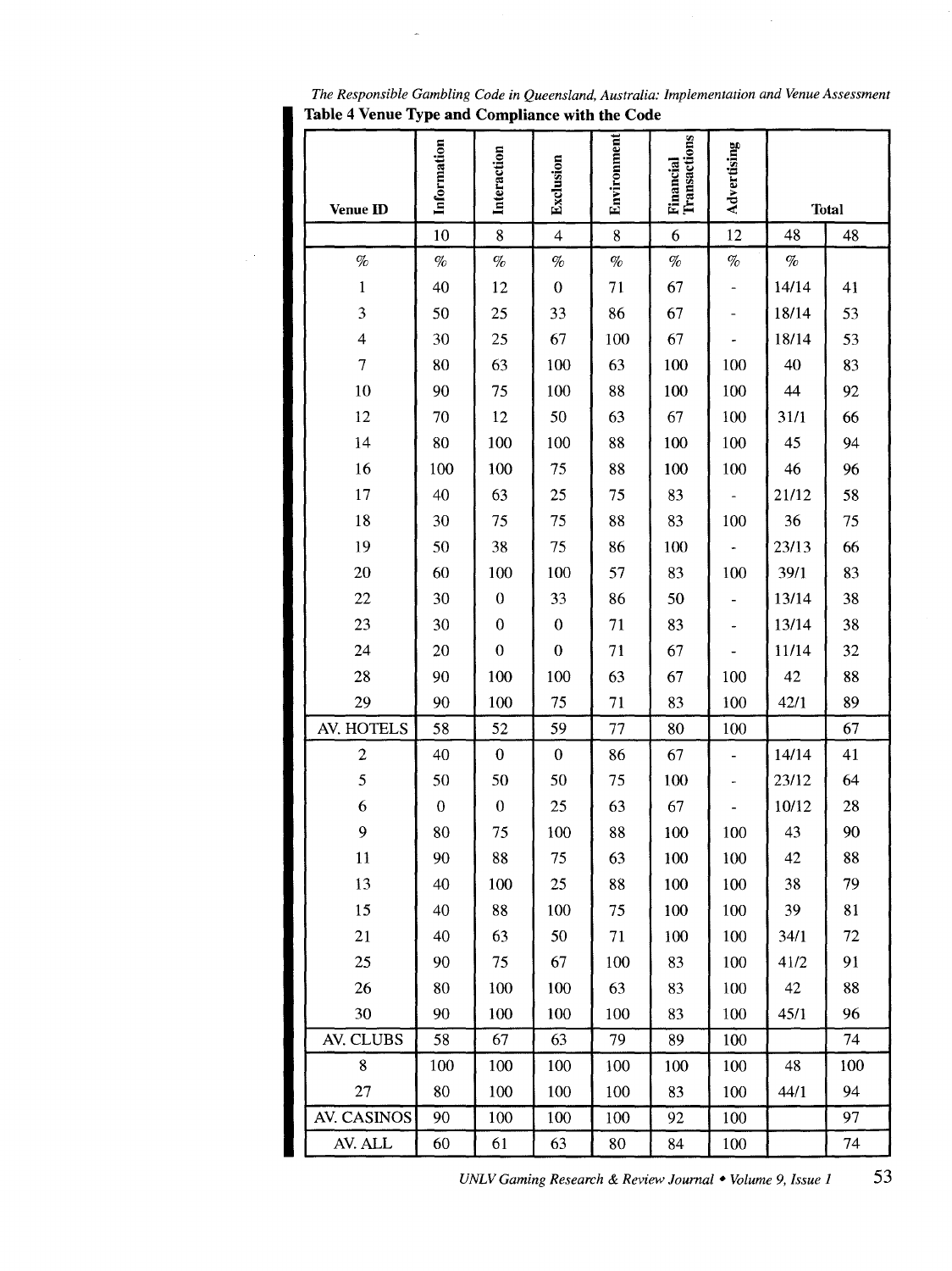In descending order, the next most complied with practice areas were financial transactions (an average of 85%) and physical environments (an average of 80%). The remaining three practice areas had lower levels of compliance. For example, there was an average of 63% compliance with exclusion provisions, an average of 61% compliance with the practice area, interaction with customers and the community, followed by an average of 60% compliance with the elements in the practice area, provision of information.

#### *Regional Location and Compliance with the Code*

Table 2 also illustrates important regional differences in the level of compliance with the Code's practice areas. In Longreach, the average level of compliance with all the elements in the Code was 47% compared to an average of 73% in Townsville and 78% in south-east Queensland. The compliance rate in south-east Queensland, in comparison with Townsville, is enhanced by the fact that the south-east Queensland sample included four more small venues than the Townsville sample. As will be shown in Table 3, small venues are much less likely to have complied with the practices in the Code than large venues. Given the difference in the level of compliance between large and small venues, it appears that the compliance rate in south-east Queensland is even more positive than in Townsville, after taking the size of the venues in the respective samples into consideration.

The other interesting pattern to emerge from the regional comparison is that southeast Queensland is much less flexible in regards to the financial transactions practice area than the remote and regional locations. For example, venues in south-east Queensland comply with 94% of elements in this practice compared with 67% in Longreach and 85% in Townsville. This difference can probably be explained by the closer relationships that are likely to exist between the customer and venue in regional and remote areas and also by the fact that venues may act as surrogate banks in the more remote areas.

#### *Venue Size and Compliance with the Code*

Table 3 shows the differences in compliance rates between small and large venues. It is clear that these differences are quite marked, with small venues much less compliant with the Code's practices (56%) than large venues (85%). The overall difference in compliance between small and large venues is due to major differences in three practice areas - the provision of information, interaction with customers and the community, and exclusion provisions. Differences in the other three practice areas are either non-existent or negligible.

#### *Venue Type and Compliance with the Code*

Table 4 outlines the rate of compliance with the Code according to venue type. Clearly, the casinos in this study, with an average of 97% compliance, are much more compliant with the Code's practices than either the hotels or clubs. There appear to be few differences between clubs and hotels, with hotels complying on average with 67% of practices, and clubs

complying on average with 74%. The difference between hotels and clubs can probably be explained, to some extent, by the fact that there were fewer small venues in the club sample than in the hotel sample. As noted previously, small venues had a lower average compliance rate than large venues.

The one practice area where there appears some difference between hotels and clubs is in interaction with customers and the community. Clubs (67%) appear to be more proactive in engaging with customers and the community than hotels (52%). It seems these links are stronger because of the community and membership focus of clubs.

**The casinos in this study, with an average of 97% compliance, are much more compliant with the Code's practices than either the hotels or clubs.**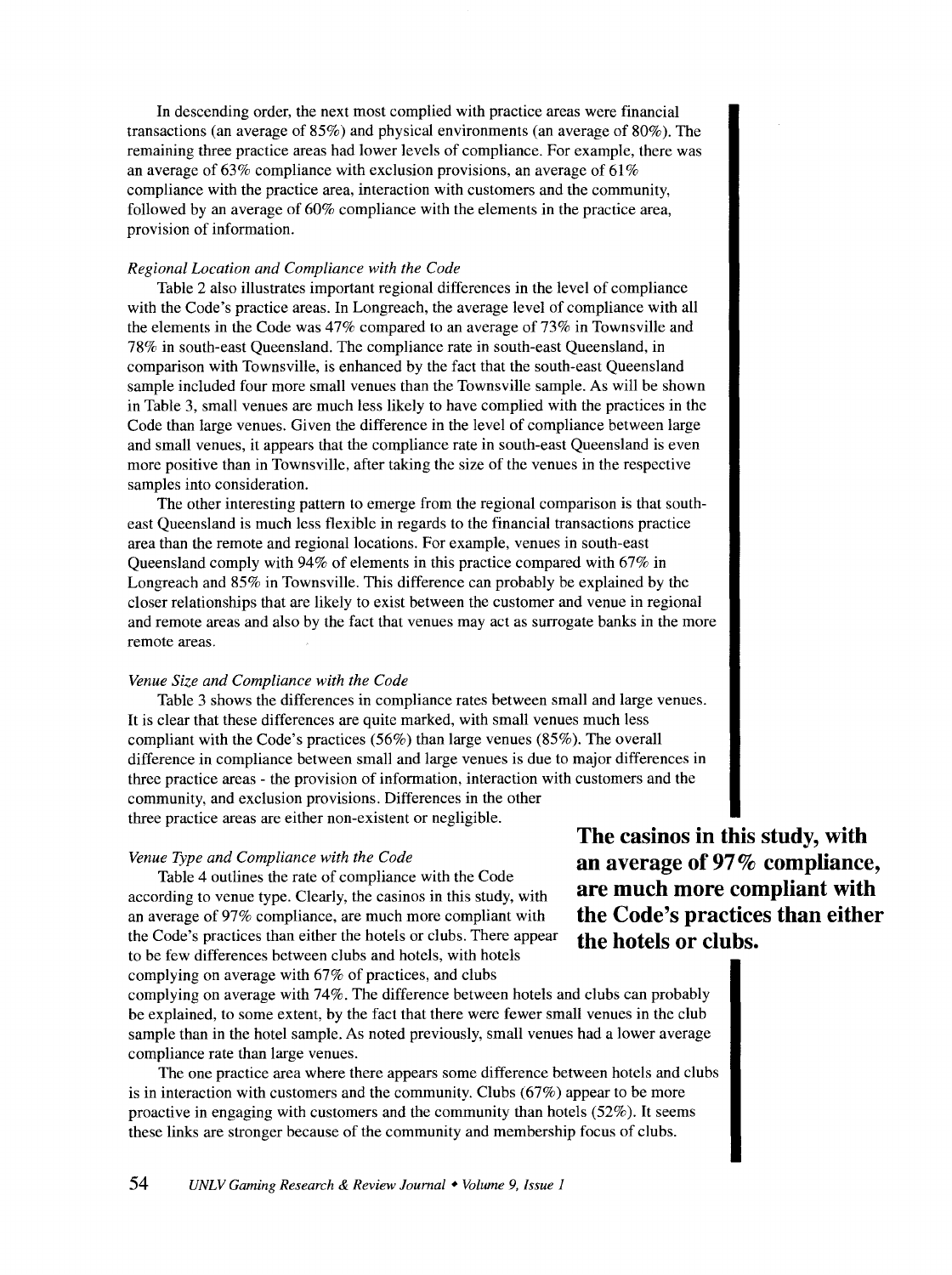# **Perceived Adequacy of the Code**

The level of compliance with the Code should logically be related to venue managers' perceptions of the value of the practices. That is, the more satisfied a manager is that the practices are likely to be successful, the more likely he or she will comply with them. However, this hypothesis was not supported across all areas of the code. This study attempted to examine the perceived adequacy of the practices by asking venue managers and staff how successful they believed the practices would be in encouraging responsible gambling. Managers were asked to rate their response on a five point Likert scale from 'strongly disagree' to 'strongly agree', and discussion of this response was encouraged. A copy of the second part of the interview schedule is contained in Figure 2.

# **Figure 2: Interview Schedule -Adequacy**

Now we'd like to move on to the second topic for this research, the adequacy of responsible gambling strategies. Rate each question by placing a circle around your answer below each question.

*Strongly Disagree; Disagree; Don't Know; Agree; Strongly Agree* 

**1.** In your opinion, is it likely that the provision of adequate information and signage about gambling (such as knowing odds of winning, rules of games) encourages responsible gambling?

#### *Strongly Disagree; Disagree; Don't Know; Agree; Strongly Agree*  Comments:

2. Do you think that there are adequate gambling related support services to assist customers and members of the community who need this help?

*Strongly Disagree; Disagree; Don't Know; Agree; Strongly Agree*  Comments:

3. Does exclusion for problem gamblers *really* encourage responsible gambling? *Strongly Disagree; Disagree; Don't Know; Agree; Strongly Agree* 

Comments:

4. Is it likely that a venue's physical layout and environment can encourage responsible gambling?

*Strongly Disagree; Disagree; Don't Know; Agree; Strongly Agree* 

Comments:

5. In your view, do rules and limits on financial transactions encourage responsible gambling?

*Strongly Disagree; Disagree; Don't Know; Agree; Strongly Agree*  Comments:

- 6. Do you think that current advertising and promotions help promote responsible gambling?
	- *Strongly Disagree; Disagree; Don't Know; Agree; Strongly Agree*

Comments:

- 7. In the package of responsible gambling practices mentioned above, does any one stand out as being an important *barrier* in encouraging responsible gambling? *Strongly Disagree; Disagree; Don't Know; Agree; Strongly Agree*
- 8. In the package of responsible gambling practices mentioned above, does any one stand out as being an important *facilitator* in encouraging responsible gambling? *Strongly Disagree; Disagree; Don't Know; Agree; Strongly Agree*

Comments:

Well, thank you very much for your cooperation in this research on responsible gambling practices. We hope that as a result of this and other similar research, that these strategies will be reviewed and refined so that they are better able to protect gambling consumers.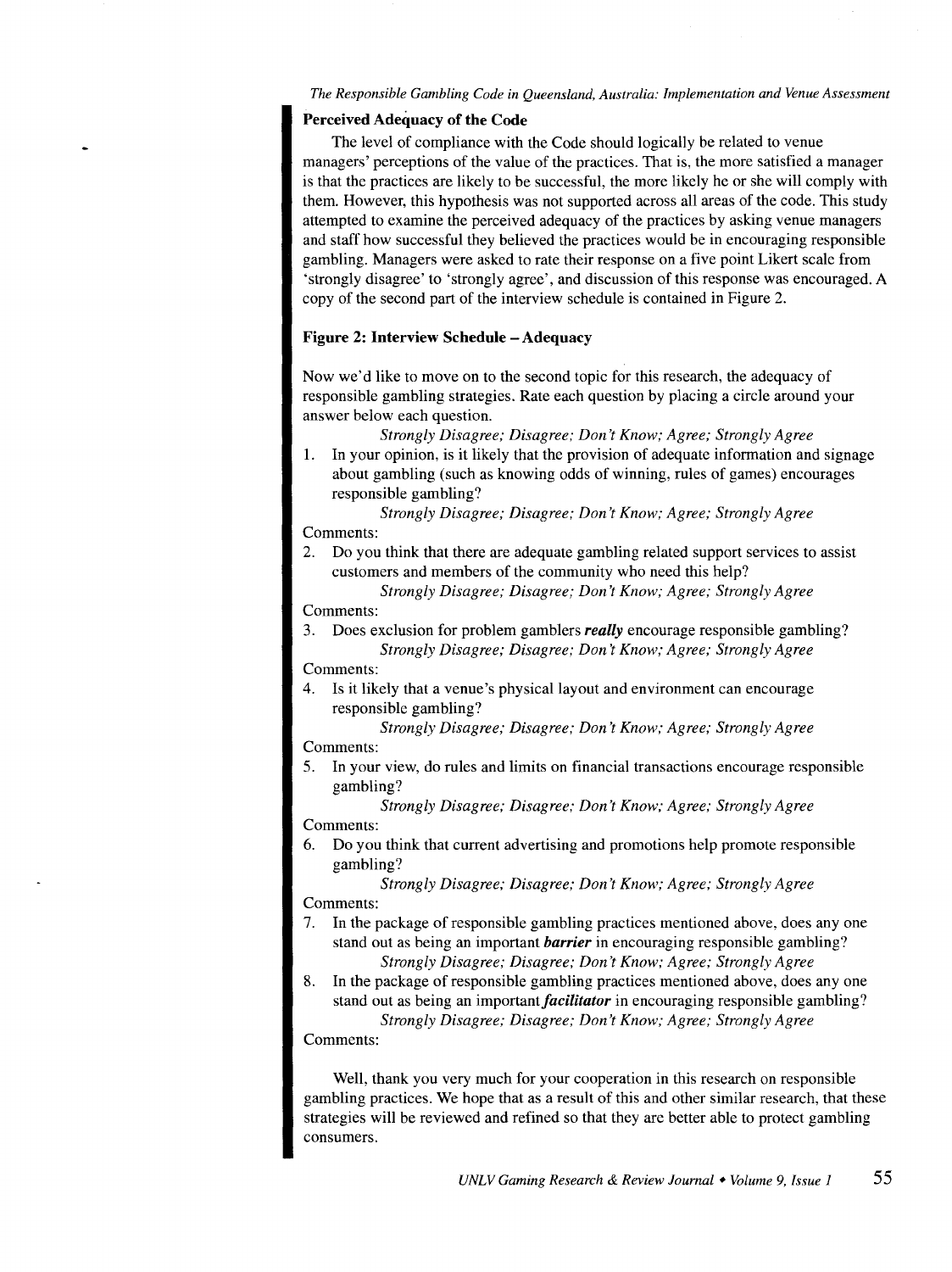The QOGR had posted a copy of the code to each venue in the preceding months; it was therefore assumed that managers were aware of the existence of the code, although some managers did not have any knowledge of its provisions. Where this facilitated the discussion, a copy of the code was made available to these managers. Their perceptions are presented in Table 5.

The practice area considered by venue managers and staff as being the most likely to succeed was physical environments. Managers and staff from 80% of venues agreed that this practice area is likely to encourage responsible gambling. As one manager observed 'our gaming room is like a fishbowl. This helps prevent extended play because people like privacy when they play'. Another manager argued that 'many gambling venues are too dark, confined and removed from other venue activities. Clocks, free tea or coffee and natural light all help prevent extended playing'.

Interactions with customers and the community received a 67% rate of approval from managers and staff. However, one manager cautioned that, while he was positive about interactions, the value of this strategy 'depends on the venue and how active it is with responsible gambling'. The manager went on to suggest that it 'only works if the venue that they (problem gamblers) gamble at knows where to send them'.

One manager suggested that there was a 'need for a public education campaign like speeding or drink driving'. Another manager was skeptical about the ability of the advertising strategy, noting that he had 'yet to see any rogues doing responsible advertising'.

Approximately 60% of managers and staff agreed that the practice area of financial transactions would promote responsible gambling. 'Electronic banking is one of the pitfalls for gamblers. ATMs are so numerous and accessible. Gambling venues' ATMs should only be for debit cards'. Some managers noted that 'gamblers gamble in cash so they expect they should be paid in cash. Big winners should be offered cheques for security reasons but while there needs to be a cutoff point, \$300 is too low. Give people a choice'.

**Approximately 60% of managers and staff agreed that the practice area of financial transactions would promote responsible gambling.** 

Approximately 57% of managers and staff believed that exclusion provisions would be successful. Managers were very polarized in their perception of this strategy. Some people were very positive while others were unimpressed with self exclusion. A positive manager stated that 'self exclusion is a most effective strategy. This is the first step to recovery. I have known people where it has worked. A regular gambler stopped coming here for three years after self exclusion'.

A number of managers were unimpressed with self exclusion as a strategy because the self excluded gamblers could go easily somewhere else to gamble. 'Self exclusion worked a 100% for one person from here because they had no car and there are no other places (gambling venues) nearby. But for someone with transport, self exclusion would make no difference as they could go from one venue to another'. To overcome this there was a need, according to a number of managers, to have a regional approach in order to have an effective self exclusion system. 'We are working with Centrecare to devise a self exclusion that applies to all venues in the region' advised one manager.

The least supported practice area, with a rating of 40%, was the provision of information. As one Longreach manager observed 'people will only take notice of what they want to; most gamblers would ignore the messages unless they became desperate'. A Townsville manager noted that 'I have never seen anyone in the club look at it (the signs), since they have been put up'. Despite this pessimism from some managers and staff about the effectiveness, there were others who were very positive about the strategy. One manager believed 'people are becoming more aware of problem gambling due to the signage' and another suggested that signage was good and that 'wallet style business cards are a great way of getting the message across'.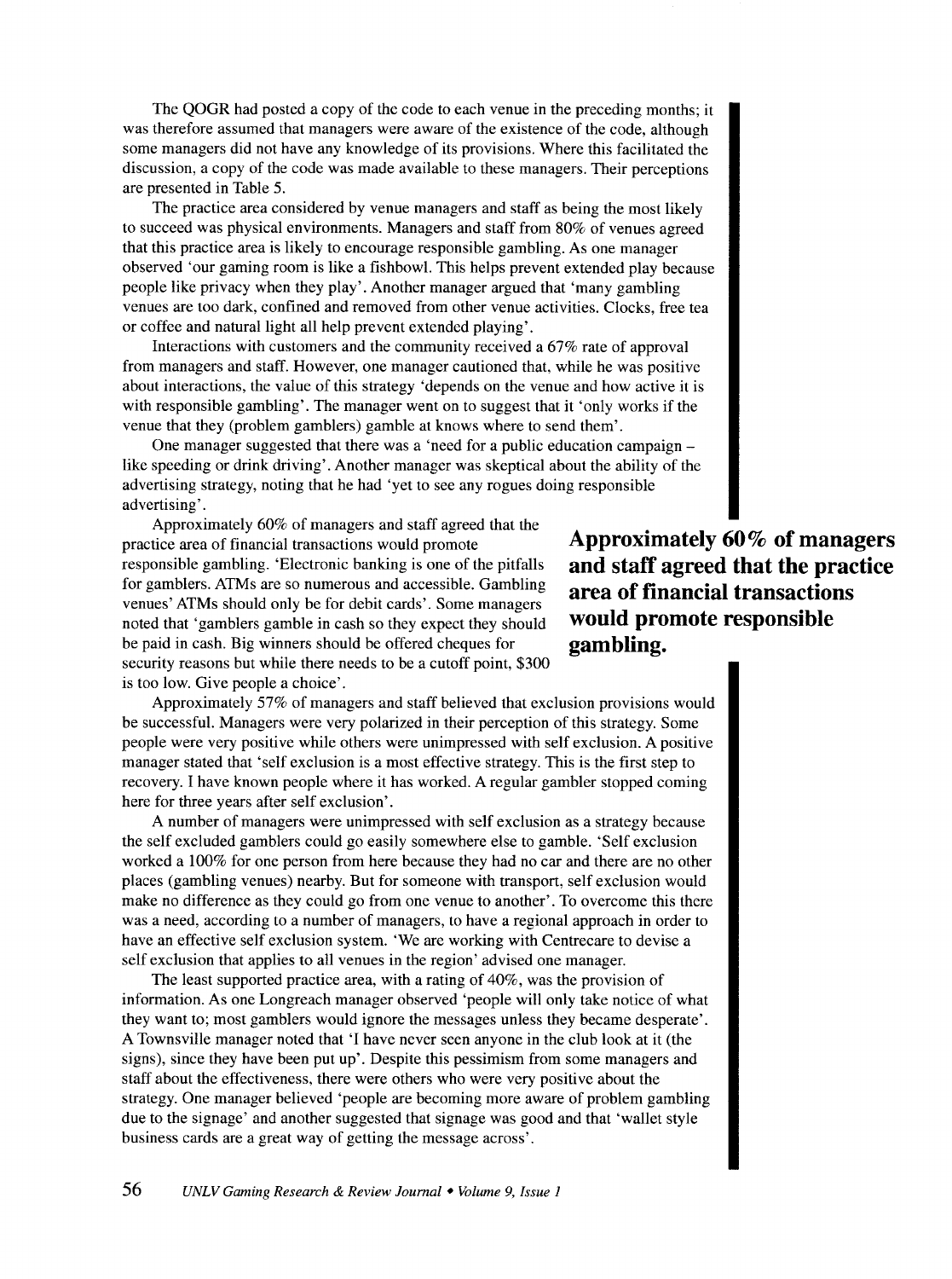*The Responsible Gambling Code in Queensland, Australia: Implementation and Venue Assessment*  Table 5 Regional Location and Perceived Adequacy of the Code

| Region by<br>count of<br>venues and<br>percentage<br>of total<br>venues |                                             | signage  | Provision of<br>adequate<br>information &<br>encourages<br>responsible<br>gambling |              |                | Support<br>services are<br>adequate to<br>assist<br>customers and<br>the community<br>who need help |              |    | Exclusion really<br>encourages<br>responsible<br>gambling |                |    | Physical layout<br>& environment<br>encourages<br>responsible<br>gambling |                |                | Rules & limits<br>on financial<br>transactions<br>encourage<br>responsible<br>gambling |                |    | Advertising and<br>promotions help<br>promote<br>responsible<br>gambling |          |  |
|-------------------------------------------------------------------------|---------------------------------------------|----------|------------------------------------------------------------------------------------|--------------|----------------|-----------------------------------------------------------------------------------------------------|--------------|----|-----------------------------------------------------------|----------------|----|---------------------------------------------------------------------------|----------------|----------------|----------------------------------------------------------------------------------------|----------------|----|--------------------------------------------------------------------------|----------|--|
|                                                                         |                                             | A        | D                                                                                  | DK           | A              | D                                                                                                   | DK           | A  | D                                                         | DK             | A  | Ð                                                                         | DK             | A              | D                                                                                      | DK             | A  | Ð                                                                        | DK       |  |
| LR                                                                      | 4                                           | $\Omega$ | 3                                                                                  |              | $\overline{c}$ | $\overline{2}$                                                                                      | $\bf{0}$     | 0  | $\overline{2}$                                            | $\overline{2}$ | 3  | $\theta$                                                                  |                | $\overline{c}$ | $\Omega$                                                                               | $\overline{2}$ | 3  |                                                                          | $\theta$ |  |
|                                                                         | $\%$                                        |          | 75                                                                                 | 25           | 50             | 50                                                                                                  | ٠            |    | 50                                                        | 50             | 75 |                                                                           | 25             | 50             | ٠                                                                                      | 50             | 75 | 25                                                                       |          |  |
| <b>SE</b>                                                               | 14                                          | 7        | 7                                                                                  | $\Omega$     | 9              | $\Omega$                                                                                            | 5            | 10 | 3                                                         | 1              | 13 |                                                                           | $\mathbf{0}$   | 10             | ٩                                                                                      | 1              | 11 | 3                                                                        | $\Omega$ |  |
| QLD $%$                                                                 |                                             | 25       | 25                                                                                 |              | 64             | ٠                                                                                                   | 36           | 71 | 22                                                        | 7              | 93 | 7                                                                         | $\blacksquare$ | 71             | 22                                                                                     | 7              | 78 | 22                                                                       | ۰        |  |
| TV                                                                      |                                             | 5        | 6                                                                                  |              | 9              | $\overline{c}$                                                                                      |              | 7  | 4                                                         |                | 8  | $\overline{2}$                                                            | $\overline{c}$ | 6              | 6                                                                                      | $\Omega$       | 6  | 3                                                                        | 3        |  |
|                                                                         | $\mathcal{G}_0$                             | 42       | 50                                                                                 | 8            | 75             | 17                                                                                                  | $\mathbf{R}$ | 59 | 33                                                        | 8              | 66 | 17                                                                        | 17             | 50             | 50                                                                                     |                | 50 | 25                                                                       | 25       |  |
| Total 30                                                                |                                             | 12       | 16                                                                                 | $\mathbf{2}$ | 20             | 4                                                                                                   | 6            | 17 | 9                                                         | 4              | 24 | 3                                                                         | 3              | 18             | 9                                                                                      | 3              | 20 | 7                                                                        | 3        |  |
|                                                                         | 13<br>53<br>67<br>$\sigma$<br>40<br>20<br>7 |          | 57                                                                                 | 30           | 13             | 80                                                                                                  | 10           | 10 | 60                                                        | 30             | 10 | 167                                                                       | 23             | 10             |                                                                                        |                |    |                                                                          |          |  |

# Table 6 Venue Size and Perceived Adequacy of the Code

| Size by<br>count and<br>percentage<br>of total<br>venues |                 |    | Provision of<br>adequate<br>information &<br>signage<br>encourages<br>responsible<br>gambling |                |    | Support services<br>are adequate to<br>assist customers<br>and the<br>community who<br>need help |                |    | <b>Exclusion really</b><br>encourages<br>responsible<br>gambling |    |    | Physical layout &<br>enviornment<br>encourages<br>responsible<br>gambling |                |     | Rules & limits on<br>financial<br>transactions<br>encourage<br>responsible<br>gambling |               |     | Advertising and<br>promotions help<br>promote<br>responsible<br>gambling |                |  |
|----------------------------------------------------------|-----------------|----|-----------------------------------------------------------------------------------------------|----------------|----|--------------------------------------------------------------------------------------------------|----------------|----|------------------------------------------------------------------|----|----|---------------------------------------------------------------------------|----------------|-----|----------------------------------------------------------------------------------------|---------------|-----|--------------------------------------------------------------------------|----------------|--|
|                                                          |                 | A  | D                                                                                             | DK             | A  | D                                                                                                | DK             | A  | D                                                                | DK | A  | D                                                                         | DK             | A   | D                                                                                      | DK            | А   | D                                                                        | DK             |  |
| Small 14                                                 |                 | 4  | 8                                                                                             | $\mathfrak{p}$ | 8  | $\mathbf{2}$                                                                                     | 4              | 6  | 4                                                                | 4  | 11 |                                                                           | $\overline{c}$ | 7   | 5                                                                                      | $\mathcal{L}$ | 8   | 5                                                                        |                |  |
|                                                          | $\mathcal{G}_0$ | 29 | 57                                                                                            | 14             | 57 | 14                                                                                               | 29             | 42 | 29                                                               | 29 | 79 | 7                                                                         | 14             | 50  | 36                                                                                     | 14            | 57  | 36                                                                       | 7              |  |
| Large 16                                                 |                 | 8  | 8                                                                                             | $\Omega$       | 12 | $\mathfrak{p}$                                                                                   | $\overline{c}$ | 11 | 5                                                                | 0  | 13 | $\overline{2}$                                                            |                | 11  | 4                                                                                      |               | 12  | $\overline{2}$                                                           | $\overline{2}$ |  |
|                                                          | $\%$            | 50 | 50                                                                                            |                | 75 | 12                                                                                               | 12             | 69 | 31                                                               |    | 81 | 13                                                                        | 6              | 69  | 25                                                                                     | 6             | 75  | 12                                                                       | 12             |  |
| Total                                                    | 30              | 12 | 16                                                                                            | 2              | 20 | 4                                                                                                | 6              | 17 | 9                                                                | 4  | 24 | 3                                                                         | 3              | 18  | 9                                                                                      | 3             | 20  | 7                                                                        | 3              |  |
|                                                          | $\%$            | 40 | 53                                                                                            |                | 67 | 13                                                                                               | 20             | 57 | 30                                                               | 13 | 80 | 10                                                                        | 10             | 160 | 30                                                                                     | 10            | 167 | 23                                                                       | 10             |  |
|                                                          |                 |    |                                                                                               |                |    | A - AGREE                                                                                        |                |    | <b>D-DISAGREE</b>                                                |    |    |                                                                           | DK-DON'T KNOW  |     |                                                                                        |               |     |                                                                          |                |  |

# Table 7 Venue Type and Perceived Adequacy of the Code

| Type by<br>count and<br>percentage<br>of total<br>venues |                                | Provision of<br>adequate<br>information &<br>signage<br>encourages<br>responsible<br>gambling |    |                |    | Support<br>services are<br>adequate to<br>assist<br>customers and<br>the community<br>who need help |                |                | Exclusion really<br>encourages<br>responsible<br>gambling |    |     | Physical layout<br>& environment<br>encourages<br>responsible<br>gambling |                |                | Rules & limits<br>on financial<br>transactions<br>encourage<br>responsible<br>gambling |          | Advertising and<br>promotions help<br>promote<br>responsible<br>gambling |                |                 |
|----------------------------------------------------------|--------------------------------|-----------------------------------------------------------------------------------------------|----|----------------|----|-----------------------------------------------------------------------------------------------------|----------------|----------------|-----------------------------------------------------------|----|-----|---------------------------------------------------------------------------|----------------|----------------|----------------------------------------------------------------------------------------|----------|--------------------------------------------------------------------------|----------------|-----------------|
|                                                          | A                              | D                                                                                             | DK | A              | D  | DK                                                                                                  | A              | D              | DK                                                        | A  | D   | DK                                                                        | A              | Ð              | DK                                                                                     | A        | D                                                                        | DK             |                 |
| Hotel 17                                                 |                                | 6                                                                                             | 9  | $\overline{2}$ | 11 | $\overline{c}$                                                                                      | 4              | 10             | 4                                                         | 3  | 13  | 1                                                                         | 3              | 7              | 7                                                                                      | 3        | 10                                                                       | 5              | $\overline{2}$  |
|                                                          | $q_{\scriptscriptstyle\!\! D}$ | 35                                                                                            | 53 | 12             | 65 | 12                                                                                                  | 23             | 59             | 23                                                        | 18 | 76  | 6                                                                         | 18             | 41             | 41                                                                                     | 18       | 59                                                                       | 29             | 12              |
| $_{\rm Club}$                                            | 11                             | 5                                                                                             | 6  | $\Omega$       | 8  |                                                                                                     | $\overline{c}$ | 5              | 5                                                         |    | 10  |                                                                           | $\mathbf 0$    | 9              | $\overline{c}$                                                                         | $\Omega$ | 8                                                                        | $\overline{2}$ |                 |
|                                                          | $\%$                           | 45                                                                                            | 55 |                | 73 | 9                                                                                                   | 18             | 45             | 45                                                        | 9  | 191 | 9                                                                         | ÷.             | 82             | 18                                                                                     |          | 73                                                                       | 18             | 9               |
| Casino 2                                                 |                                |                                                                                               |    | $\Omega$       |    |                                                                                                     | 0              | $\overline{2}$ | $\Omega$                                                  | 0  |     | 1                                                                         | 0              | $\overline{2}$ | $\Omega$                                                                               | $\Omega$ | $\overline{c}$                                                           | $\Omega$       | $\theta$        |
|                                                          | $\%$                           | 50                                                                                            | 50 |                | 50 | 50                                                                                                  | $\omega$       | 400            |                                                           |    | 50  | 50                                                                        | $\blacksquare$ | 11 OO          |                                                                                        |          | 100                                                                      |                |                 |
| Total                                                    | 30                             | 12                                                                                            | 16 | $\overline{c}$ | 20 | 4                                                                                                   | 6              | 17             | 9                                                         | 4  | 24  | 3                                                                         | 3              | 18             | 9                                                                                      | 3        | 20                                                                       | 7              | 3               |
|                                                          | $\%$                           |                                                                                               | 53 |                | 67 | 13                                                                                                  | 20             | 57             | 30                                                        | 13 | 80  | 10                                                                        | 10             | 60             | 30                                                                                     | 10       | 167                                                                      | 23             | 10 <sup>°</sup> |
|                                                          |                                |                                                                                               |    |                |    | A - AGREE                                                                                           |                | D-DISAGREE     |                                                           |    |     | DK - DON'T KNOW                                                           |                |                |                                                                                        |          |                                                                          |                |                 |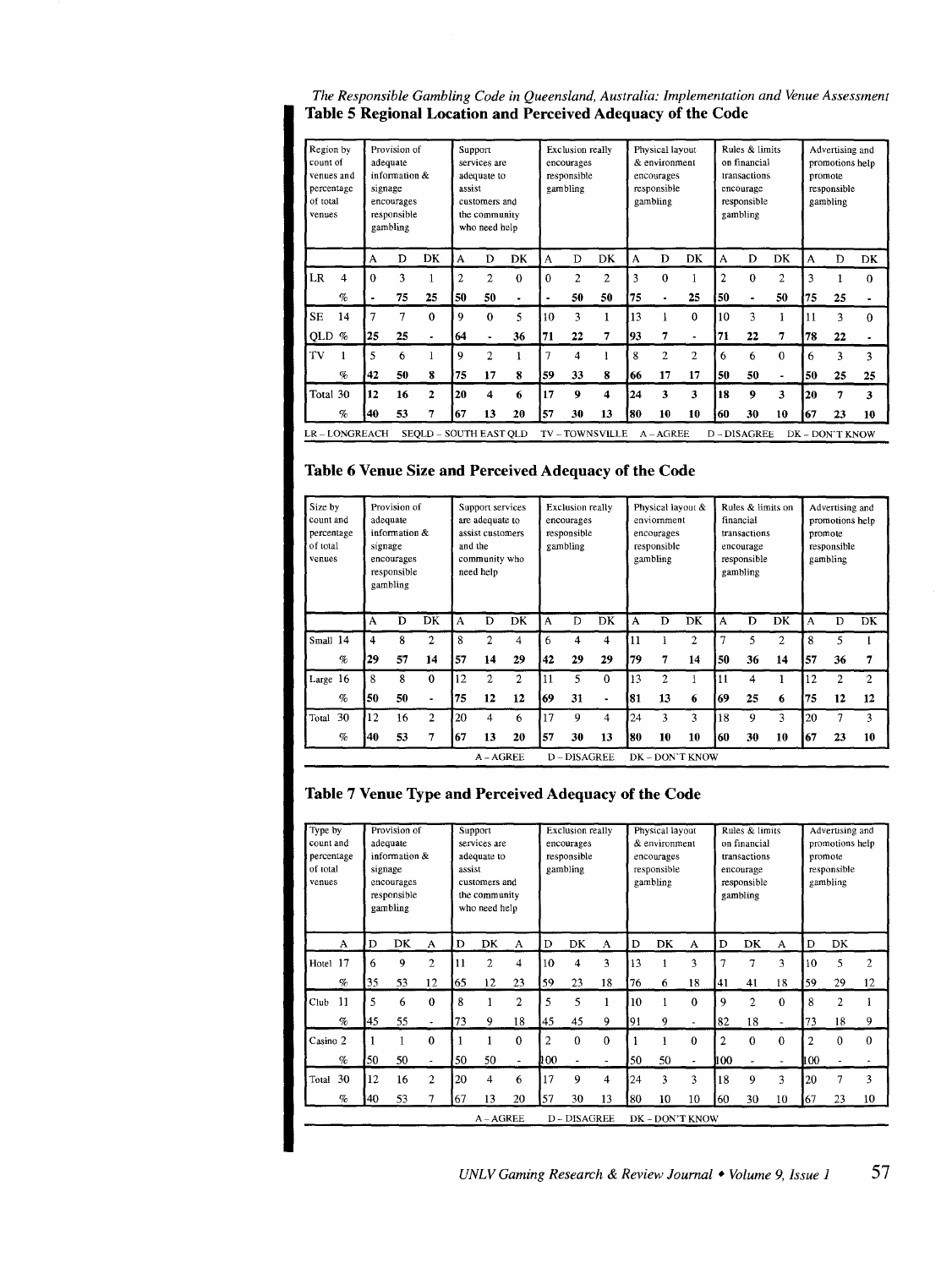#### *Regional Location and the Perceived Adequacy of the Code*

Table 5 also shows regional differences in the perceived adequacy of the Code. In comparison to all venues, managers and staff in Longreach were less positive about the practices, with the exception of advertising. The high level of support for responsible advertising in Longreach occurred despite the fact that none of the venues in the town undertook any advertising.

Venue managers and staff in Townsville were most positive about the practice area of interaction with customers and community. The high level of support for this practice amongst Townsville respondents is probably indicative of the active cooperation that exists between some gambling providers and the local community support sector. Venue managers and staff in south-east Queensland were generally more positive about the practices than managers and staff in the other two regions, with the exception of provision of information and interaction with customers and the community. This more positive view amongst managers and staff in south-east Queensland could be a result of easier access to the Code, a transfer of supportive attitudes to responsible gambling from southern states, and the higher level of training in responsible provision of gambling undertaken in the region.

#### *Venue Size and Perceived Adequacy of the Code*

Table 6 shows differences in the views about the potential effectiveness of the Code's practices between small and large venue managers and staff. Clearly, except for the practice of physical environments, managers and staff at small venues are less sure of the value of the Code's practices than managers and staff in large venues. This would suggest that the government,

**Managers and staff at small venues are less sure of the value of the Code's practices than managers and staff in large venues.** 

Clubs Queensland and the Queensland Hotels Association need to increase the exposure of small venues to the benefits of the Code in order to increase compliance by managers and staff of small gambling establishments.

#### *Venue Type and Perceived Adequacy of the Code*

There are some important differences between the perceptions of managers and staff in hotels and those in clubs (see Table 7). Club managers and staff are more positive about all the practice areas, except for exclusion provisions. Again, the more positive attitude amongst club personnel seems to explain the higher level of Code compliance in the club sector. It is difficult to find an explanation for the differences in perceptions between club and hotel managers and staff, other than perhaps historical and cultural differences between the sectors.

#### **Facilitators and Barriers to Implementing the Code**

Analysis of the observational and interview data collected from each venue led to the identification of several facilitators that heighten compliance with the Code, thus assisting in its effective implementation. The identified facilitators were:

- Staff training, education and development in responsible provision of gambling.
- Membership in an industry association which resulted in increased knowledge and training of staff.
- A sound understanding of the philosophy behind the Code.
- The provision of support materials.
- Legislative requirements embedded within the Code which were adhered to by the majority of venues.
- Managers' previous experience in responsible provision of gambling.
- QOGR audits of venues.
- Well established links between venues and community support services.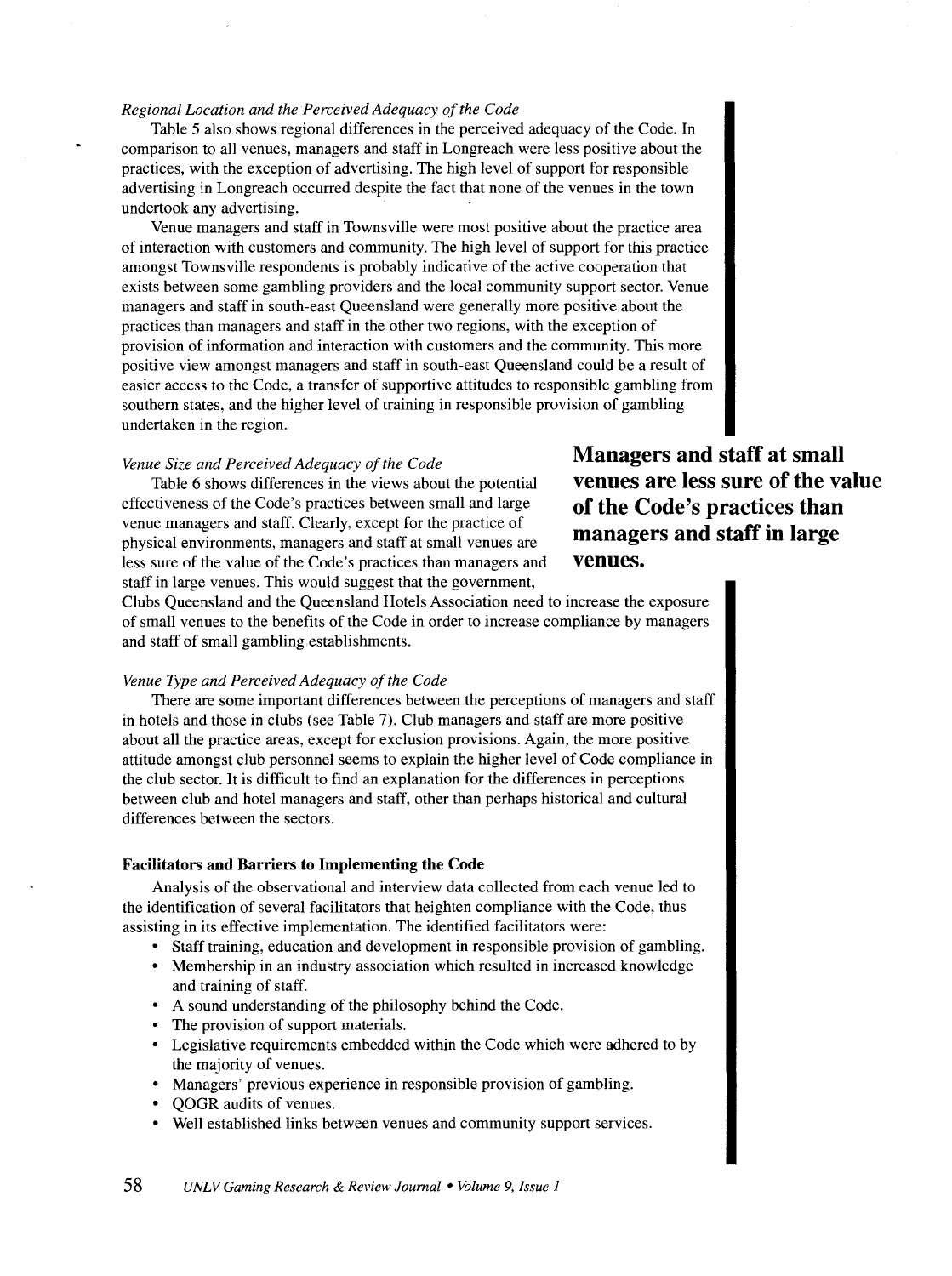Several barriers were found to hinder compliance with the Code, thus preventing its effective implementation:

- A high level of staff turnover.
- Venue not being an industry association member.
- Apathy of some managers.
- Remote location of venues.
- Busy nature of work for owner-managers.
- Competitive pressures.
- Non-receipt of the Code or Resource Manual

Given the ongoing efforts of the QOGR in distributing and raising awareness of the Code since this study was conducted, it is expected that some of these barriers, such as the apathy of some managers and non-receipt of the Code, would have abated in the period since this study was conducted.

# **Conclusion**

The findings from this study indicate that generally the level of compliance with the practices of the Code is variable, with some venues more compliant than others. Clearly, small venues and venues in remote locations are much less likely to be compliant with the Code. The data also suggest that casinos have a higher level of compliance than either hotels or clubs. Further research into ways to increase voluntary compliance with industry specific codes of practice is recommended.

Location, venue size and venue type also appear related to perceived adequacy of the Code. The data suggest that managers and staff in remote locations, such as Longreach, are less convinced about the potential effectiveness of the Code's practices than managers and staff in the other two regions. In addition, managers and staff in small venues are generally less positive about the practices than their counterparts in large venues. Managers and staff in clubs, with the exception of the exclusion practice area, have a more optimistic attitude towards the adequacy of the practices than hotel

# **remote locations are much less likely to be compliant with the Code.**

personnel. It is quite likely that there is a relationship between the level of compliance and the perceived effectiveness of the **Small venues and venues in practices**. However, it was not possible to establish this link statistically with the data collected in this study. An understanding of this relationship, obtained through further research, would be of use to responsible gambling advocates and governments seeking to improve perception of, and therefore compliance with, these measures.

> Despite the differences amongst the venues in the various locations, and amongst those of different size and venue type, certain factors can be identified that facilitated or hindered the Code's implementation. Facilitating factors included staff training, education and development in responsible gambling, industry association and member commitment to the Code, understanding the philosophy underpinning the Code, adequate support materials and resources, some practices with legislative overlap, prior experience with responsible gambling in other state systems. regular audits, and strong links with community support networks. Impediments hindering the implementation of the Code included high staff turnover, low levels of staff training and education in responsible gambling, not being a member of an industry association. managerial apathy, being in a remote location, being a busy owner-manager. and not receiving a copy of the Code and other responsible gambling materials. These facilitators and impediments provide direction for ways to encourage the more widespread implementation of this and other voluntary codes of practice.

Other areas where further research is advocated include: an investigation of effective channels for the dissemination of information on responsible gambling, problem gambling, and counselling services to the wider community; the impact of the